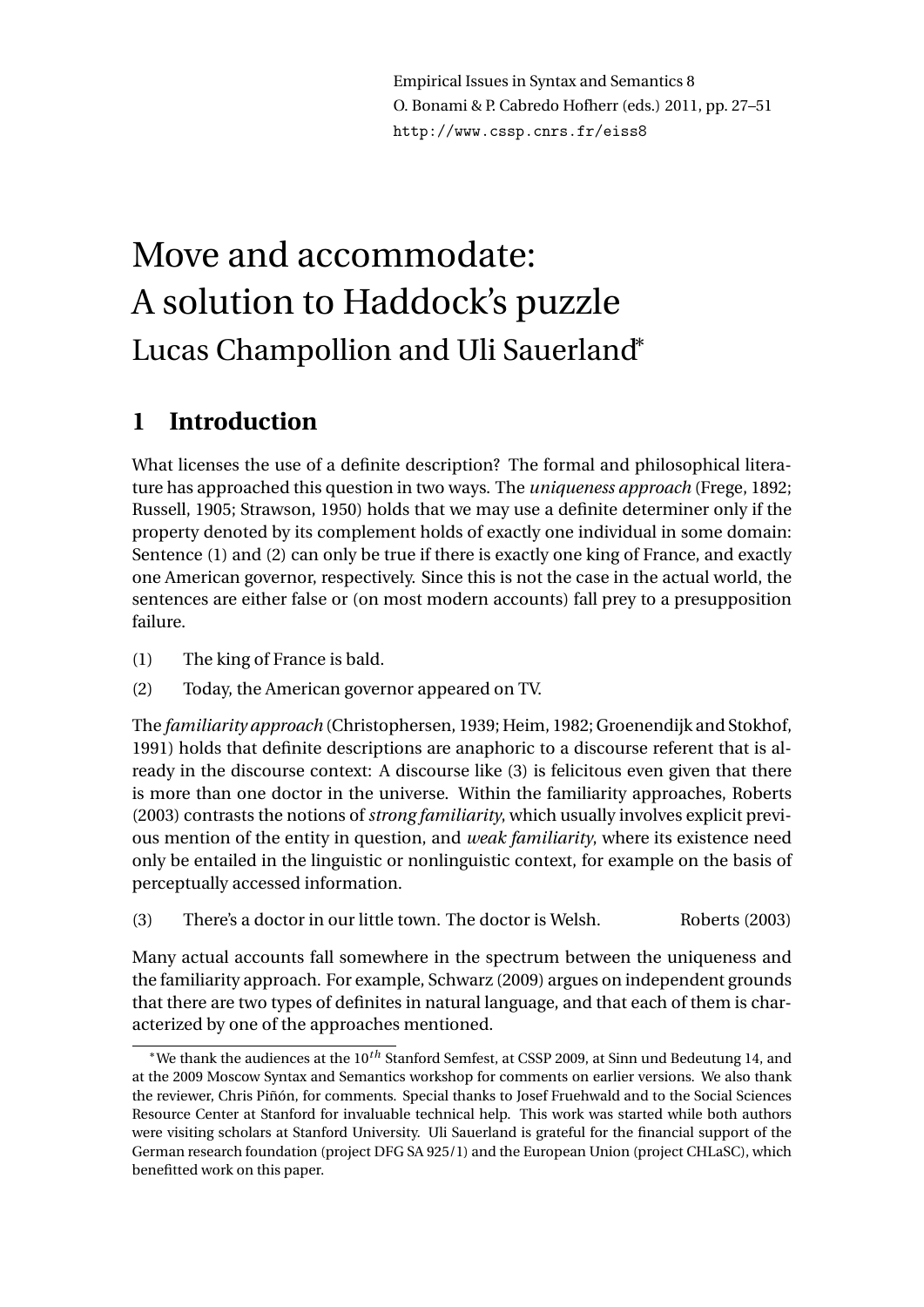This paper discusses the use of *embedded definites*, or definite descriptions embedded in other definite descriptions, such as the following:

- (4) a. the circle in the square
	- b. the rabbit in the hat Haddock (1987)

c. the lady with the dog Meier (2003)

Embedded definites pose a problem for all the approaches mentioned. On the uniqueness approach, they pose a problem because their uniqueness presupposition is weaker than expected. For example, it is possible to utter (5) in a context that contains

more than one square. The sentence comes out as true in Fig. 1.

(5) The circle in the square is white.



Figure 1: The basic example

*Haddock's puzzle*, as we will refer to it, consists in the fact that the inner definite *the square* does not introduce a presupposition to the effect that there is only one square (Haddock, 1987). We would expect such a presupposition because in general, definite determiners introduce uniqueness presuppositions on their syntactic complements and do not take surrounding material into account. For example, it is odd to utter any of the sentences in (6) in the context of Fig. 1. This is expected if the uniqueness presuppositions of *the* are computed with respect to their complements only. Otherwise, these sentences should be acceptable, because Fig. 1 contains exactly one circle in a square, exactly one small circle, and exactly one square on the right.

- (6) a. The circle is in the square.
	- b. The circle is small.
	- c. The square is on the right.

Embedded definites also pose a problem for the familiarity approach. First, sentences like (5) can be uttered with respect to situations like Fig. 1 without any previous talk of circles and squares. This is unexpected under the strong familiarity approach, which requires that the referents of definite descriptions have been previously mentioned. The weak familiarity approach may look at first sight like it fares better, because it holds that definite descriptions are licensed whose referent is known by the extralinguistic context alone. But, like all other approaches, it too fails to account for the contrast between (5) and the sentences in (6), since Fig. 1 provides potential referents for the definite descriptions in all these sentences.

The problem for both approaches is compounded by the fact that even embedded definites introduce presuppositions. While sentence (5) is acceptable in Fig. 1 above,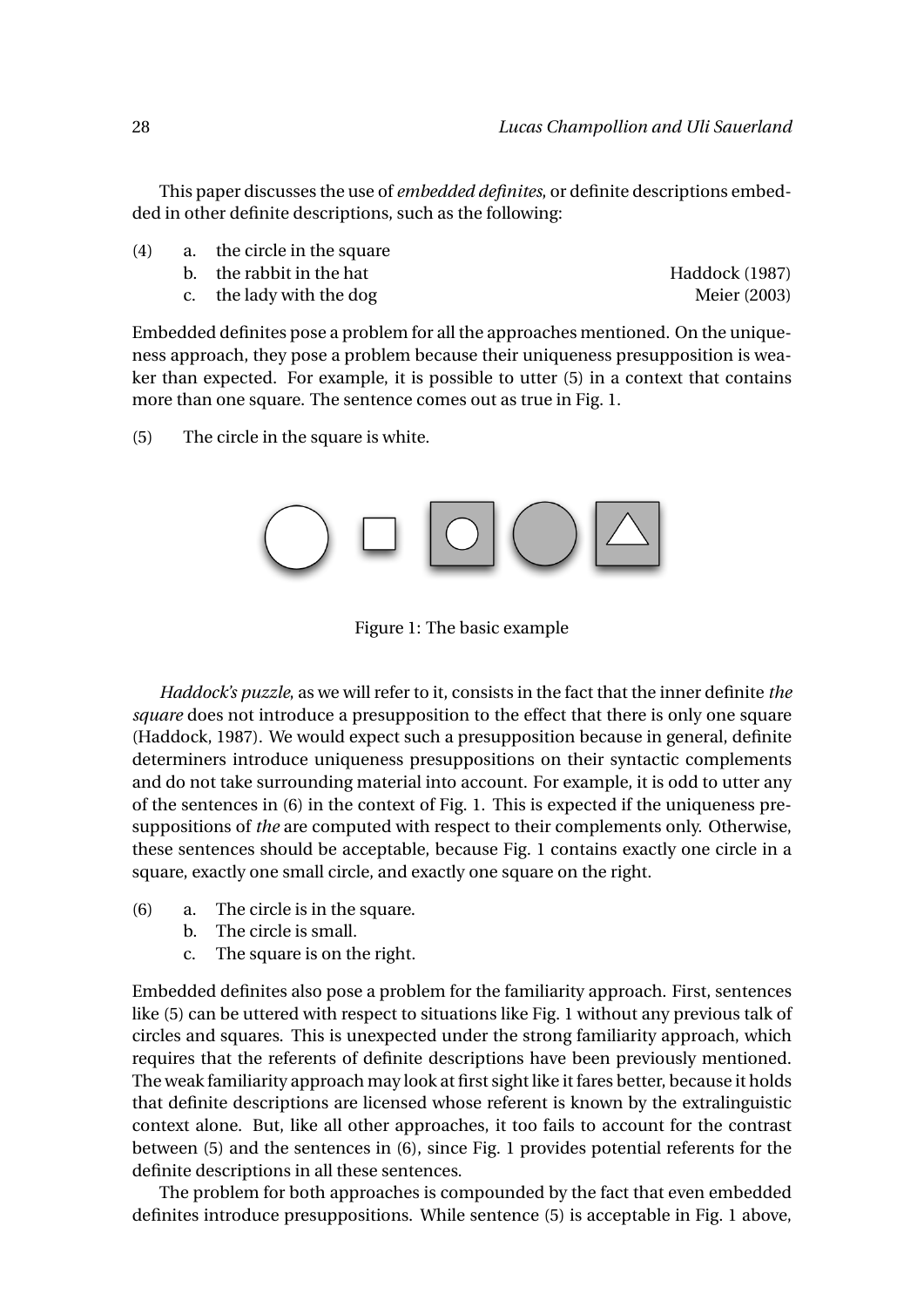it is unacceptable in Fig. 2 below. The only difference between the two figures is the addition of a second circle-in-a-square pair. Apparently, sentence (5) introduces the presupposition that there is exactly one nested circle-in-a-square pair. This presupposition seems to arise from an interaction of the two definite descriptions, which is unexpected and problematic on either approach. Higginbotham (2006) playfully referred to the challenge of accounting for this interaction as "the simplest hard problem I know".



Figure 2: The scene from Fig. 1, with an additional nested circle-in-a-square shape

The claim of this paper is that embedded definites can, despite the appearances, be accounted for on the uniqueness approach. Far from being a surprise, we argue that the behavior of embedded definites is actually expected once two independent facts are taken into account: the ability of noun phrases to take scope, i.e., to be interpreted in a different place from their syntactic position, and the interaction of presuppositions and scope-taking elements. Specifically, we analyze embedded definites as a case of *inverse linking* (Gabbay and Moravscik, 1974; May, 1977): the embedded definite takes scope over the embedding one. The presupposition of the embedded definite is weakened as a result of the independently motivated process of *intermediate accommodation* (Kratzer, 1989; Berman, 1991). In our case, this process transfers the presupposition of the embedding definite into the restrictor of the embedded one.

Like other scope-taking processes, inverse linking is generally taken to be subject to locality constraints: if a syntactic island, such as a finite clause boundary, intervenes in the path of a scope-taking element, then the resulting reading is unavailable or degraded (Rodman, 1976). Since our account views embedded definites as cases of inverse linking, we predict that inserting an island into an embedded definite, all else being equal, should lead to a similar degradation. We report results from an online survey with 800 participants that confirm this prediction.

## **2 The Proposal**

This section motivates and spells out our solution to Haddock's puzzle. We start from a naïve account of definites that implements the standard uniqueness approach and fails on embedded definites such as (5). We then add a simple implementation of intermediate accommodation and demonstrate how it correctly derives weakened presuppositions for embedded definites. Finally, we show that intermediate accommodation does not interfere with the interpretation of nonembedded definites such as (6).

We adopt a semantic notion of presupposition, according to which sentences have presuppositions that are compositionally computed from the denotations of their lexi-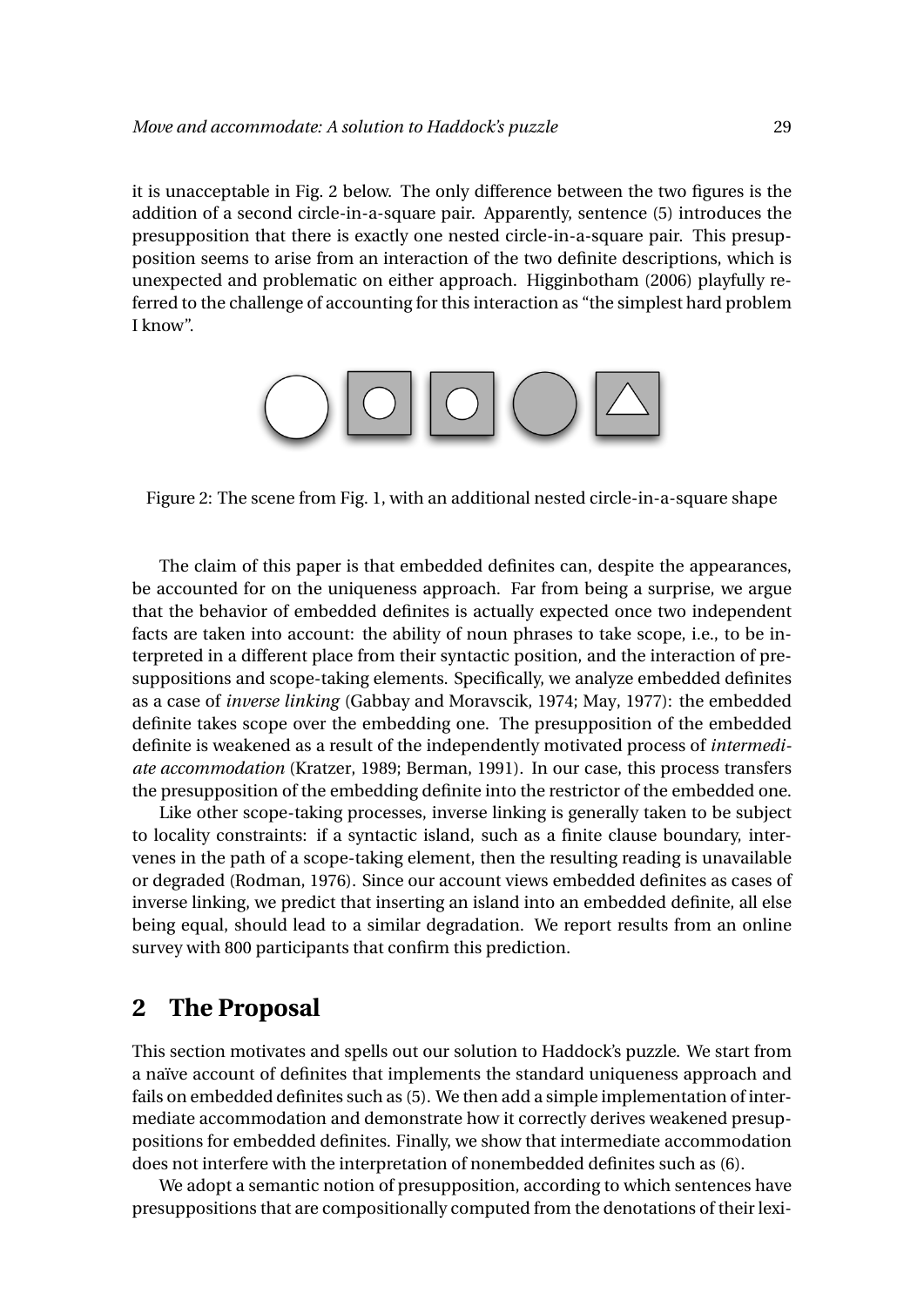cal items, in tandem with their assertions. The framework we use is fairly standard (see e.g. Karttunen and Peters, 1979; Muskens, 1996); an accessible introduction is found in Heim and Kratzer (1998). Sentences are interpreted as pairs of propositions: an assertion and a global presupposition, which is the conjunction of all the presuppositions provided by the lexical items in the sentence. Sentences whose global presupposition is true have the same truth value as their assertion; sentences where it is false lack a truth value. Denotations of lexical items that carry a presupposition are represented as partial functions that are undefined whenever this lexical presupposition is false. We write  $\lambda x : \varphi$ .  $\psi$  for the partial function that is defined for all x such that its lexical presupposition  $\varphi$  holds, and that returns  $\psi$  wherever the function is defined. We write  $\exists$ ! for the generalized quantifier *exactly one*. The term *ιx R*(*x*) denotes the unique individual *x* such that  $R(x)$  holds, and fails to denote if there is either no or more than one such individual (Hilbert and Bernays, 1939). With these conventions, the denotation of the word *the* can be represented as follows:

(7)  $[\text{the}] = \lambda R : [\exists ! x R(x)]. [\iota x R(x)]$ 

What (7) says is that the word *the* is translated as a partial function which is defined on any predicate *R* that applies to exactly one entity, and that this partial function returns the unique entity of which *R* holds.

In such a framework, the challenge consists in deriving the presuppositions of both embedded and non-embedded definites in a compositional way. Consider first the baseline case, a nonembedded sentence. Sentence (6a), repeated here as (8), presupposes that there exist exactly one circle and exactly one square.<sup>1</sup>

(8) The circle is in the square.

This presupposition is straightforwardly derived with the standard syntax and lexicon given in Fig. 3.



Figure 3: The naïve account illustrated on nonembedded definites.

 $1$ This and all other presuppositions have to be relativized to the given context, to avoid presupposition failure due to shapes which are not shown in our pictures. Any implementation of the uniqueness approach must take this relativization into account somehow. We will largely ignore this issue in the following, since it is orthogonal to the phenomenon of embedded definites.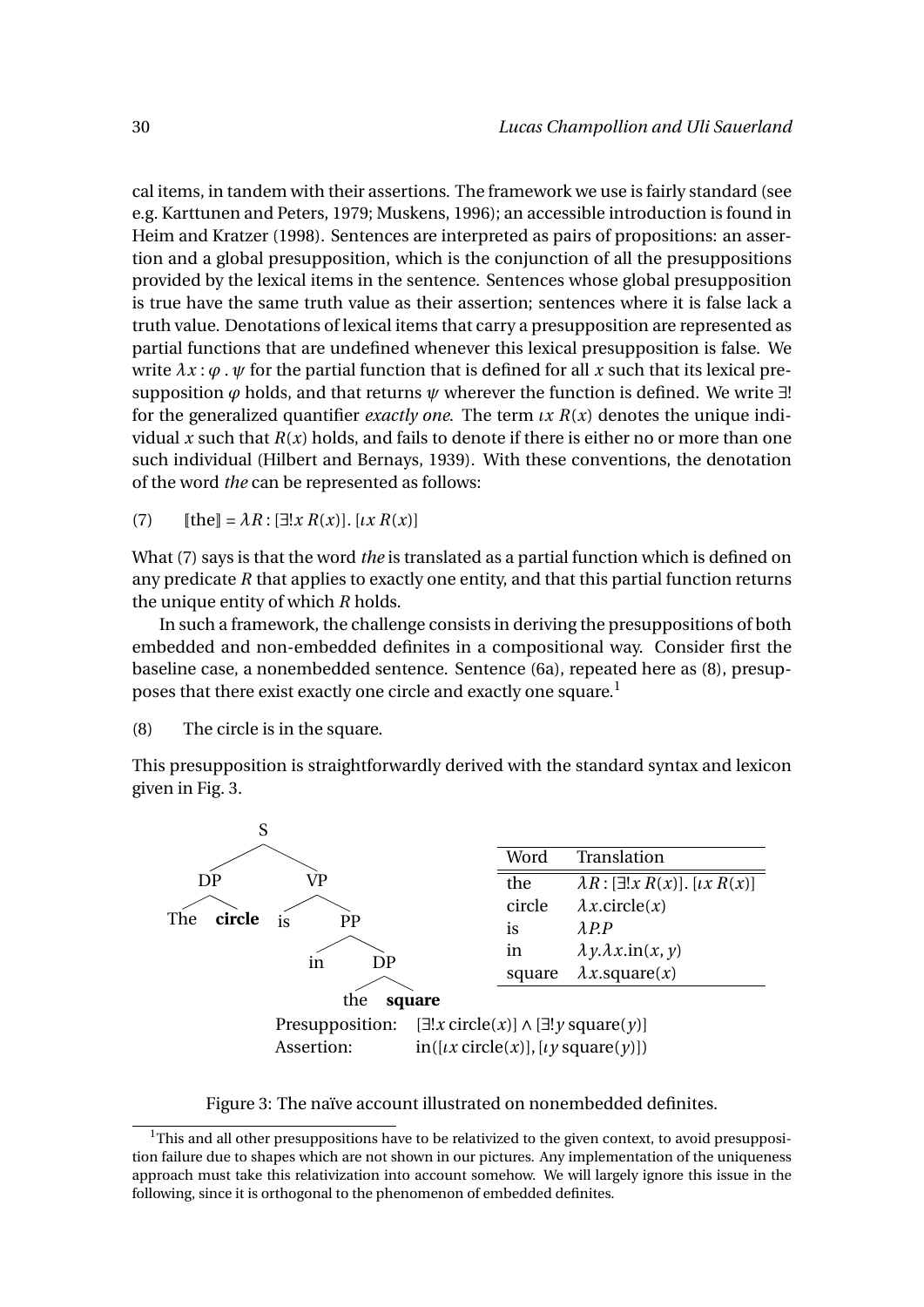The formalization described so far models a naïve version of the uniqueness approach. Given the discussion in Sect. 1, it is unsurprising that it fails for embedded definites. For example, sentence (5), repeated below as (9), is incorrectly predicted to presuppose that there is exactly one square, and that this square is contained in exactly one circle. This prediction is illustrated in Fig. 4, which uses a standard syntax and the same lexicon as before; the word *white* is translated as  $\lambda x$ .white $(x)$ . As we have seen, the predicted presupposition is too strong: sentence (9) is acceptable in Fig. 1, even though there is more than one square in that figure.<sup>2</sup>

#### (9) The circle in the square is white.

The problem is a consequence of an assumption left implicit in the naïve account: it was assumed that the semantic contribution (in this case, the uniqueness presupposition) of a definite determiner is determined exclusively by its complement. This assumption may have seemed justified in the case of nonembedded definites, but it can no longer be maintained. Rather, embedded definites force us to conclude that definite determiners make their semantic contribution in the context of the entire clause in which they appear. As we will see in Sect. 3, this fact has been recognized, but not explained, by previous authors.

We propose an explanation from a novel angle: Insofar as definite determiners act semantically on their clause rather than just on their complements, they are analogous to quantificational determiners (Barwise and Cooper, 1981). Based on this parallel, the null assumption is to expect definite and quantificational determiners to share other properties too, for example as regards their interaction with presuppositions. Specifically, we expect definite determiners to exhibit *intermediate presupposition accommodation* as quantificational determiners do. We use intermediate accommodation as a descriptive term for the phenomenon in which the presuppositions of the nuclear scope of a quantificational determiner are optionally accommodated into its restrictor (Kratzer, 1989; Berman, 1991).<sup>3</sup> For example, (10) displays intermediate accommodation because it quantifies only over those men that have a wife, rather than presupposing that every man has a wife.<sup>4</sup>

(10) Every man loves his wife. (van der Sandt, 1992)

The constraints on the availability of intermediate accommodation are not well understood. For example, von Fintel (1994), Sect. 2.4.3, offers examples illustrating that intermediate accommodation of the presuppositions supplied by definites is, in his words, "far from automatic". In the following, we will not attempt to model the constraints on intermediate accommodation of presuppositions supplied by definites. We base our claim on the fact that such accommodation is sometimes if not always pos-

<sup>2</sup>We assume that the predicates denoted by *circle* and *in the square* are conjoined via a *predicate modification* rule (see e.g. Heim and Kratzer, 1998) and that the result of this rule inherits the lexical presuppositions of the conjuncts.

 $3$ Intermediate accommodation is called local accommodation by some authors, e.g. von Fintel (1994). This is potentially confusing because the term local accommodation is used in most other work to refer to a separate phenomenon in which the presupposition is added to the assertive content of the *nuclear* scope, rather than the restrictor.

<sup>&</sup>lt;sup>4</sup>See Beaver (2001) and Chemla (2009) for further discussion of similar examples.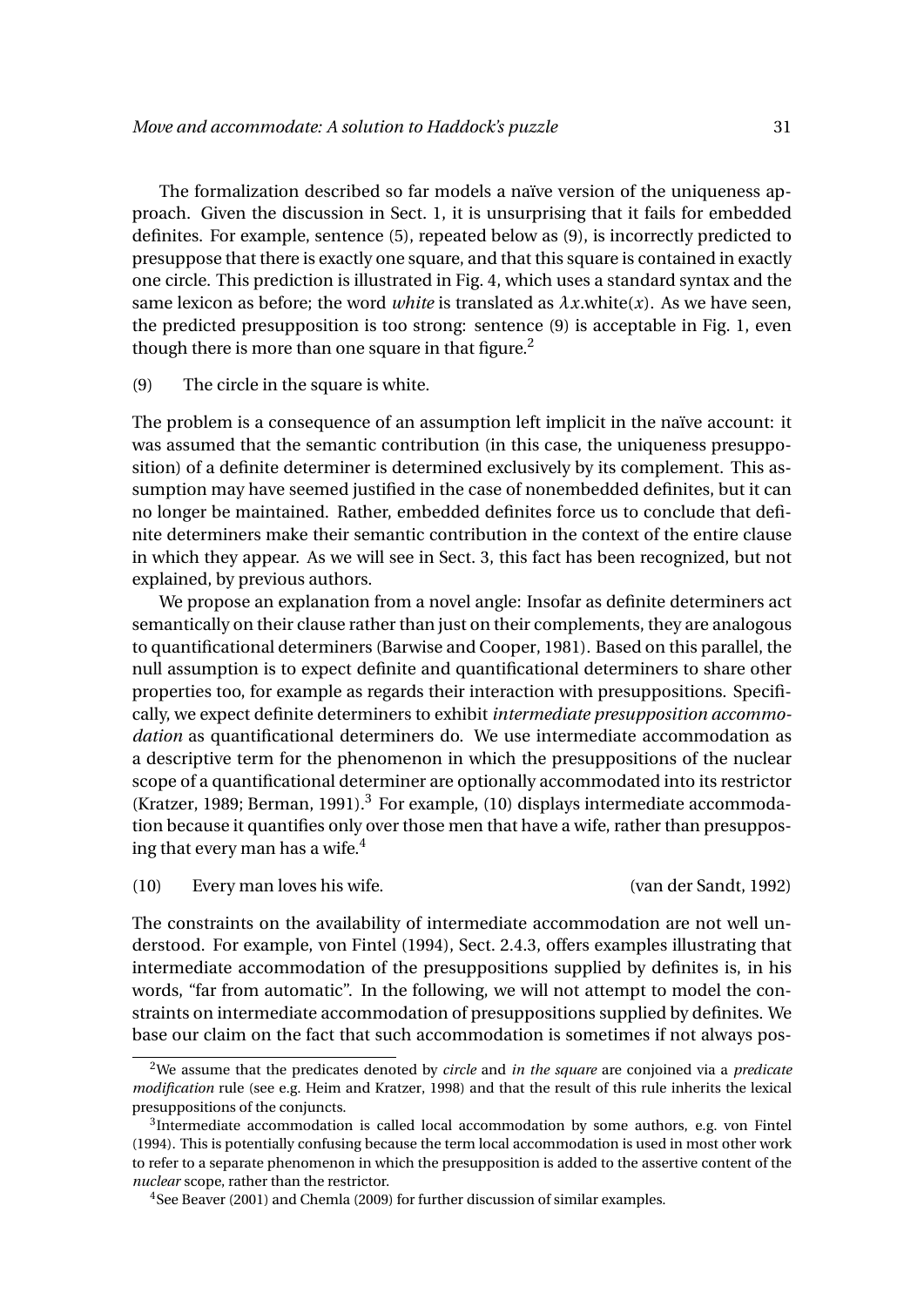

Figure 4: The naïve account makes the wrong prediction for embedded definites.

sible, and therefore must be made available in principle by any formal account. The following attested example illustrates this fact, and shows that the presuppositions of definites can be accommodated intermediately in the same syntactic configuration as that of embedded definites.

(11) On enlistment, **the wife of every soldier** receives from the government a separation allowance of \$20 a month, recently increased to \$25 a month.<sup>5</sup>

The highlighted noun phrase in (11) can be paraphrased as *the wife of every married soldier*. In other words, the restrictor of *every* is evaluated only with respect to those soldiers *x* for which the presupposition of *the wife of x* is satisfied. As a whole, (11) does not have the presupposition that every soldier has a wife. This is exactly what intermediate accommodation predicts, provided that the nuclear scope of *every* contains the term that corresponds to *the wife of x* and that this term projects a presupposition.

We will now extend our account to represent the scopal and presuppositional behavior of quantifiers exhibited by the last example. For this purpose, we equip our syntactic trees with a scope-shifting operation: Quantifier raising (QR) replaces quantifiers with a coindexed trace, and adjoins them at the closest node of type *t* (May, 1977; Heim and Kratzer, 1998). The trace is interpreted as a variable that is bound by the quantifier, and it does not introduce any presuppositions. Example (11) and other constructions we are concerned with are cases of inverse linking, that is, a quantificational determiner takes syntactic scope in the restrictor of another one but takes semantic scope over it. Inverse linking configurations have been variously analyzed as involving adjunction of the quantifier at either S (May 1977; Sauerland 2005 and others) or DP (e.g. May 1985; Barker 2001; see also Charlow 2009). Our analysis is compatible with either assumption. For concreteness, we assume here that quantifiers adjoin at S. This also simplifies the presentation, since adjoining at DP would require adjusting the type of the quantifier (Heim and Kratzer, 1998).

<sup>5</sup>Source: Sir Hebert Ames, Canada's War Relief Work. The Annals of the American Academy of Political and Social Science 1918, 79: 44. Available online through books.google.com.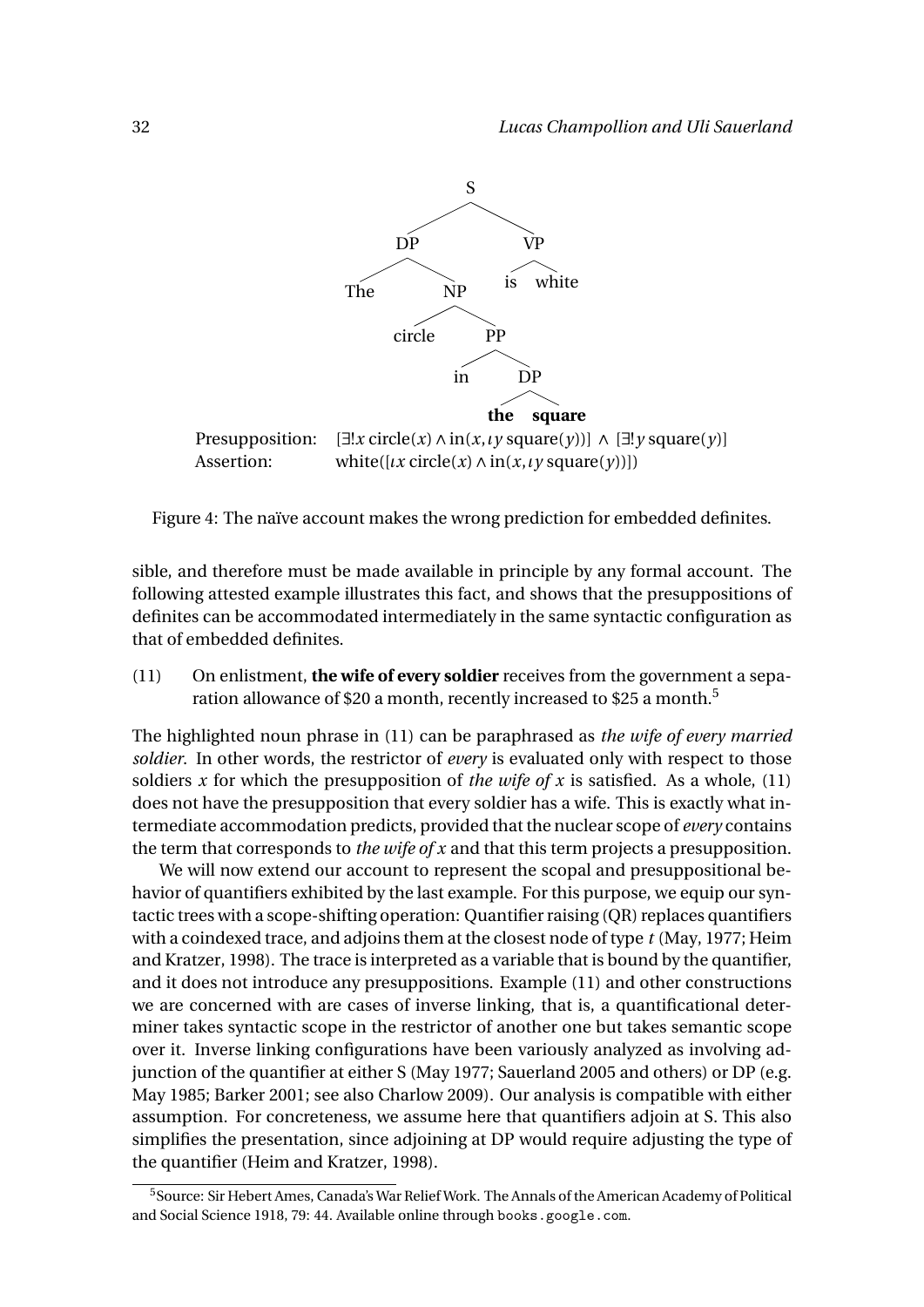As a stand-in for a more elaborate model of intermediate accommodation, we adopt a simple mechanism that applies after QR and that operates directly on logical subformulas. Our mechanism is illustrated in Fig. 5, which models a simplified version of (11). Following von Fintel (1994) and others, we assume that all determiners contain a free and uniquely named variable *C*, *C'*,... which ranges over subformulas and which is interpreted conjunctively with the complement of the determiner. For example, *every*<sub>*C*</sub> is interpreted as  $\lambda R\lambda N[\forall x (R(x) \land C) \rightarrow N(x)]$ . When the sister node of a quantificational noun phrase whose free variable is  $C$  imposes a presupposition  $\varphi$ , then *C* may optionally resolve to  $\varphi$ . In this case,  $\varphi$  is not added to the global presupposition of the sentence.<sup>6</sup> Otherwise, *C* is trivially resolved to *true*. If *C* is resolved to a formula  $\varphi$  that contains a variable which is free in  $\varphi$ , we allow this variable to be bound from outside *C*. That is, the variable is not renamed, in contrast to beta reduction. This avoids the binding problem discussed by Karttunen and Peters (1979). As an example, in Fig. 5, the variable *x* introduced by the trace is free within *C*, but after presupposition accommodation it is bound by the quantifier introduced by *every soldier*. This treatment of intermediate accommodation is perhaps not very elegant, but it is not our concern here to provide a theory of intermediate accommodation per se. We adopt it here because it is simple and does not distract from our main goal. We leave it for future work to decide whether our account of embedded definites is compatible with attempts to reduce intermediate accommodation to independent principles, such as contextual domain restriction (von Fintel, 1994, 2006; Beaver, 2001, 2004) or anaphora resolution (van der Sandt, 1992; Geurts, 1999).



Figure 5: Intermediate accommodation in inverse linking: "The wife of every soldier gets an allowance"

Because of the parallels between definites and other quantifiers mentioned earlier, we assume that QR can apply to definite descriptions, and that they too contain a free variable *C* which can be resolved by intermediate accommodation. The assumption

 $6A$  more elaborate treatment may well add something similar to  $\varphi$  to the global presupposition even then. The question of exactly what is presupposed by a sentence with intermediate accommodation is controversial (Beaver, 2001; Singh, 2008).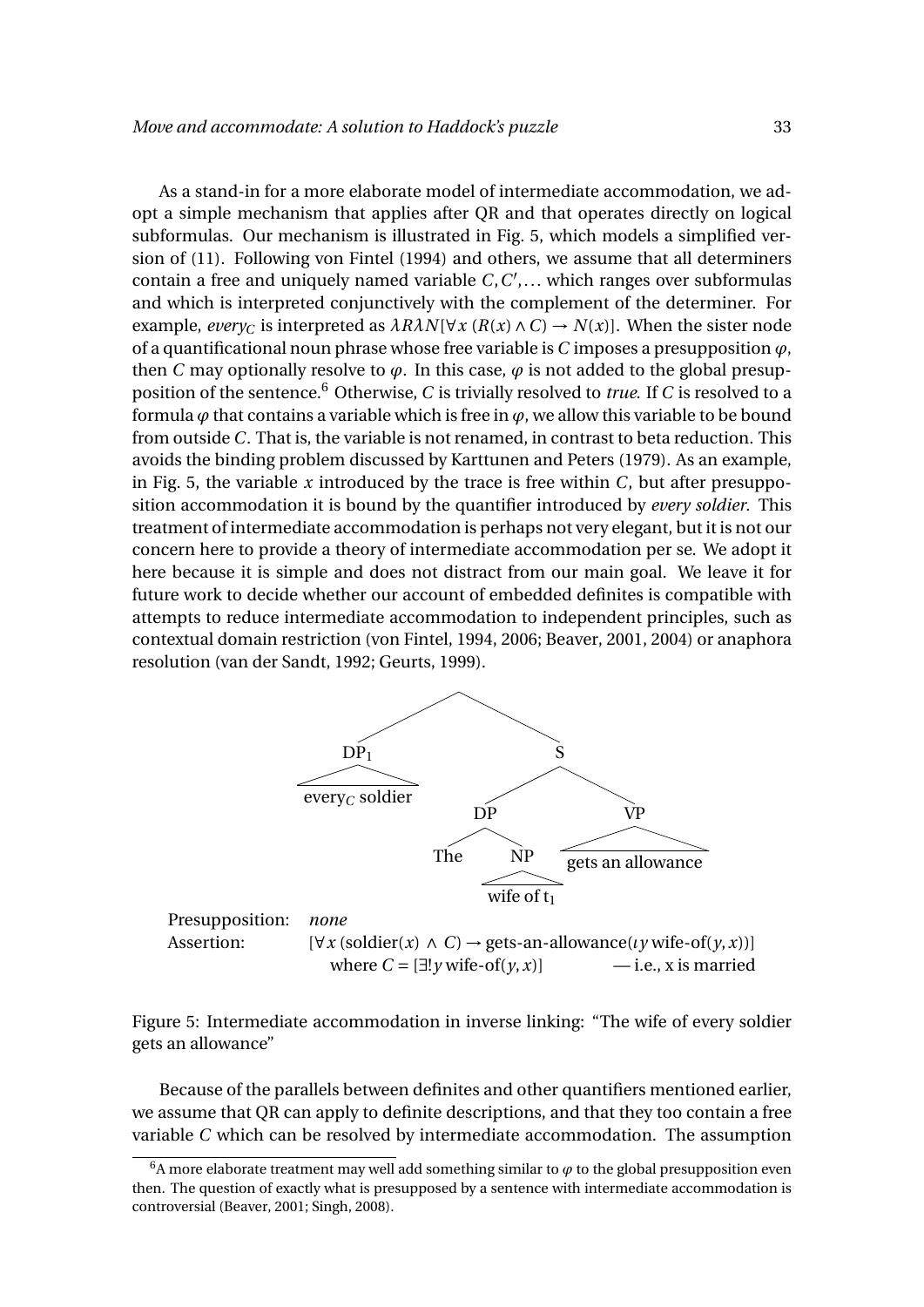that QR can apply to definites is independently motivated in accounts that assign definites the same type as quantifiers (e.g. Isac 2006), since QR is one strategy to resolve type mismatches of quantifiers in non-subject positions (though a type-shifting strategy is another option, see Heim and Kratzer 1998). However, our proposal is equally compatible with referential accounts of definites in the tradition of Frege (1892) and Strawson (1950) in which definites map predicates to individuals, as was implicitly assumed for example (7). In such accounts, we assume that QR can apply to definites to prevent presupposition failure.

Table 1 shows our entries for each account. In both cases, *R* stands for the predicate supplied by the complement of *the*. As in the case of quantifiers, the variable *C* is interpreted conjunctively with that predicate. On the quantificational account, *R* is a mnemonic for restrictor and *N* for nuclear scope. To simplify the discussion, we will refer to *R* as the restrictor as we discuss both accounts, even though this terminology is strictly speaking not appropriate in the case of the referential account.

| Word                                | Translation                                                                           |
|-------------------------------------|---------------------------------------------------------------------------------------|
| the <sub>C</sub> (referential)      | $\lambda R: [\exists ! x R(x) \wedge C]$ . [ $\iota x R(x) \wedge C$ ]                |
| the <sub>C</sub> (quantificational) | $\lambda R$ : [ $\exists ! x R(x) \wedge C$ ]. [ $\lambda N$ . $N(x R(x) \wedge C)$ ] |

Table 1: Proposed lexical entries for *the* on referential and quantificational accounts.

We can now formally model our explanation of Haddock's puzzle. The account as presented predicts that the presupposition of an embedded definite is weaker than that of a regular definite. The reason for this is that QR applies to the embedded definite. Since it takes scope above the embedding definite, the presupposition of that definite is accommodated into the restrictor of the embedded definite. Note that *C* in the lexical entries in Table 1 appears in the scope of the iota operator. So *C* resolved nontrivially (i.e. if intermediate accommodation takes place), the result is a weaker uniqueness presupposition than otherwise. This fact is the key to understanding why the presuppositions of embedded definites are weakened.<sup>7</sup>

Fig. 6 illustrates the application of our account to our example (5). QR raises the inner definite, *the square*, above the rest of the sentence, which imposes the presupposition "there is exactly one circle in *x*" on the referent of the trace. The *C* variable of the raised definite is resolved to that presupposition.<sup>8</sup> As a consequence, that presupposition is not added to the global presuppositions of the sentence. After resolving *C*,

<sup>7</sup>We are agnostic about whether this free variable *C* should also be used to account for the general context dependency of determiners and quantifiers mentioned in footnote 1, as in von Fintel (1994). If it turns out that *C* also plays this role, then this provides further motivation for the entries we propose in Table 1.

 ${}^{8}$ The outer definite also contains a variable, call it  $C^{\prime}$ , but we omit it from the picture for clarity. Here is why this has no consequences for the predictions we make. The nuclear scope of the outer definite, *is white*, does not have any (relevant) presuppositions, so no intermediate accommodation takes place and*C* 0 gets resolved trivially. The outer definite stays *in situ* because there is no reason for it to move. On a quantificational account, this can be explained due to the absence of a type mismatch. On a referential account, movement can be seen as a strategy to repair presupposition failures, therefore there is no reason to do so in the contexts we consider. Whether the reading that would result from moving the outer definite is available is a question we do not consider in this paper.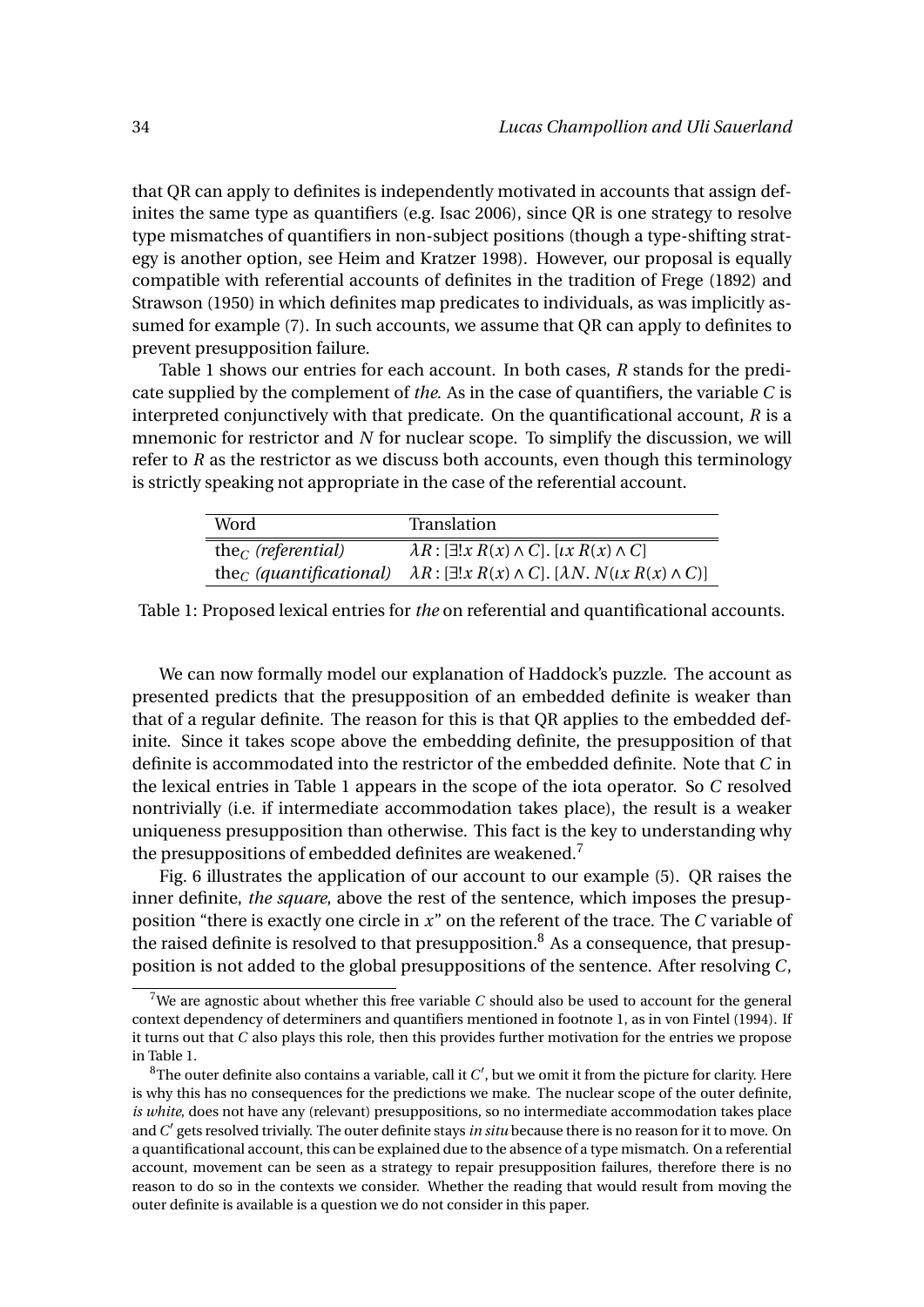the presupposition of the raised definite is weakened from "the number of squares is exactly one" to "the number of squares that contain exactly one circle is exactly one". Since there are no other determiners that could accommodate it, this surfaces as a global presupposition, i.e., the sentence will only have a truth value in models that satisfy it. In such a model, let *x* be the square that contains exactly one circle, and let *y* be the circle contained in  $x$ . The assertion of the sentence is that  $y$  is white. We see that our account correctly predicts that embedded definites have weakened presuppositions.<sup>9</sup>



Assertion: is-white( $[\iota \gamma \text{ circle}(\gamma) \land \text{in}(\gamma, [\iota x \text{ square}(x) \land C])]$ ) where  $C = [\exists ! z \space circle(z) \land \space in(z, x)]$ 

Figure 6: Embedded definites: "The circle in the square is white"

In the process of extending the naïve account, we have added two new devices to it: QR and intermediate accommodation. We now show that the extended account still makes the right predictions for nonembedded definites. Such cases are illustrated by our baseline sentence (6a), repeated here as (12). Note that (12) is not a case of inverse linking: the two noun phrases are not nested.

(12) The circle is in the square.

We have seen in Fig. 3 above that the naïve account predicts the correct presupposition for (12). That presupposition is shown in (13). It is obtained by conjoining the presuppositions supplied by the two definite descriptions.

(13) [∃!*x* circle(*x*)]∧[∃!*y* square(*y*)]

In our extended account, QR and intermediate accommodation are available. QR by itself does not change the presuppositions and truth conditions of (12), no matter how often we apply it: the two definite descriptions are scopally commutative, and the *C*

<sup>&</sup>lt;sup>9</sup>As noted by a member of the CSSP conference audience, it is not clear whether the presupposition of (9) is indeed "the number of squares that contain exactly one circle is exactly one" or the slightly stronger "the number of squares that contain *at least one* circle is exactly one". This latter presupposition fails in a picture in which one square contains one circle and another square contains two circles. The account presented in the running text predicts the former presupposition. We leave this question for future work.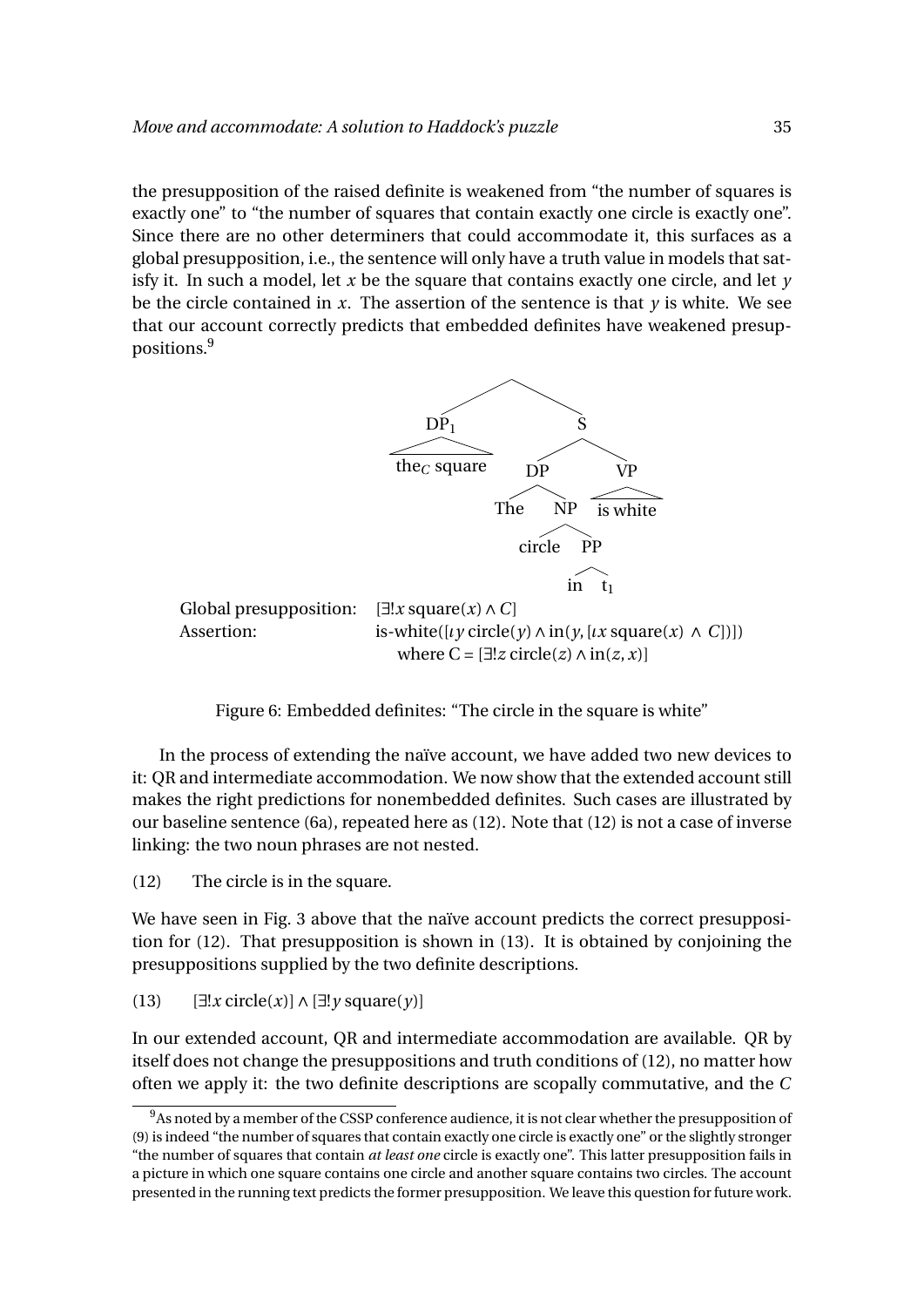variables make no contribution because they are resolved trivially. By contrast, intermediate accommodation has the potential to change the overall presupposition. Nevertheless, it turns out that will not result in a different global presupposition. Consider first the case where QR has not applied. Since the lower definite description *the square* does not itself contain any embedded presuppositional items, its presupposition is not affected by intermediate accommodation, so it comes out as [∃!*y* square(*y*)]. As for the presupposition of the higher definite, it starts out as [∃!*x* circle(*x*)∧*C*]. If intermediate accommodation applies, *C* is resolved to the presupposition of the lower definite. The result is (14), which is truth-conditionally equivalent to (13).

```
(14) [∃!x circle(x)∧[∃!y square(y)]]
```
Now suppose QR is applied one or more times. No matter how often it is applied, one of the definites will end up in the syntactic scope of the other one. QR does not affect presuppositions, so if the order of the definites is the same as before QR, intermediate accommodation will once again result in the presupposition (14). If QR inverts the order of the definites, intermediate accommodation will result in the presupposition (15), which again is equivalent to (13). This explains why only inverse linking configurations result in weakened presuppositions.

```
(15) [∃!y square(y)∧[∃!x circle(x)]]
```
# **3 Comparison with Previous Accounts**

In this section, we evaluate previous accounts of the problem of embedded definites. Haddock (1987) proposes a solution based on incremental processing; van Eijck (1993) models regular and embedded definites in a dynamic framework; and Meier (2003) argues that embedded definites are predicative and therefore devoid of presuppositions. Superficially, our proposal might look needlessly complicated because it relies on theories of the effects of QR and intermediate accommodation, which are not considered in the work reviewed in this section. We wish to emphasize, however, that these effects are well attested independently of embedded definites. So any accurate theory of language as a whole will of necessity predict them in some way. Our account simply relies on the null assumption, which is that these effects also occur in embedded definites.

## **3.1 Haddock (1987)**

Haddock (1987) views the phenomenon of definiteness in a computational setting; the problem he considers is to parse embedded definites incrementally and to identify their referents on the fly. His solution to this problem is expressed in Combinatory Categorial Grammar (see e.g. Steedman 2000), a formalism that is well suited for incremental left-to-right evaluation. Semantic representations consist of constraints on variables and are built up incrementally in tandem with parsing. Each word contributes a constraint, and the syntactic rules specify how variables introduced by different words have equal referents. Simplifying somewhat, parsing a nested definite like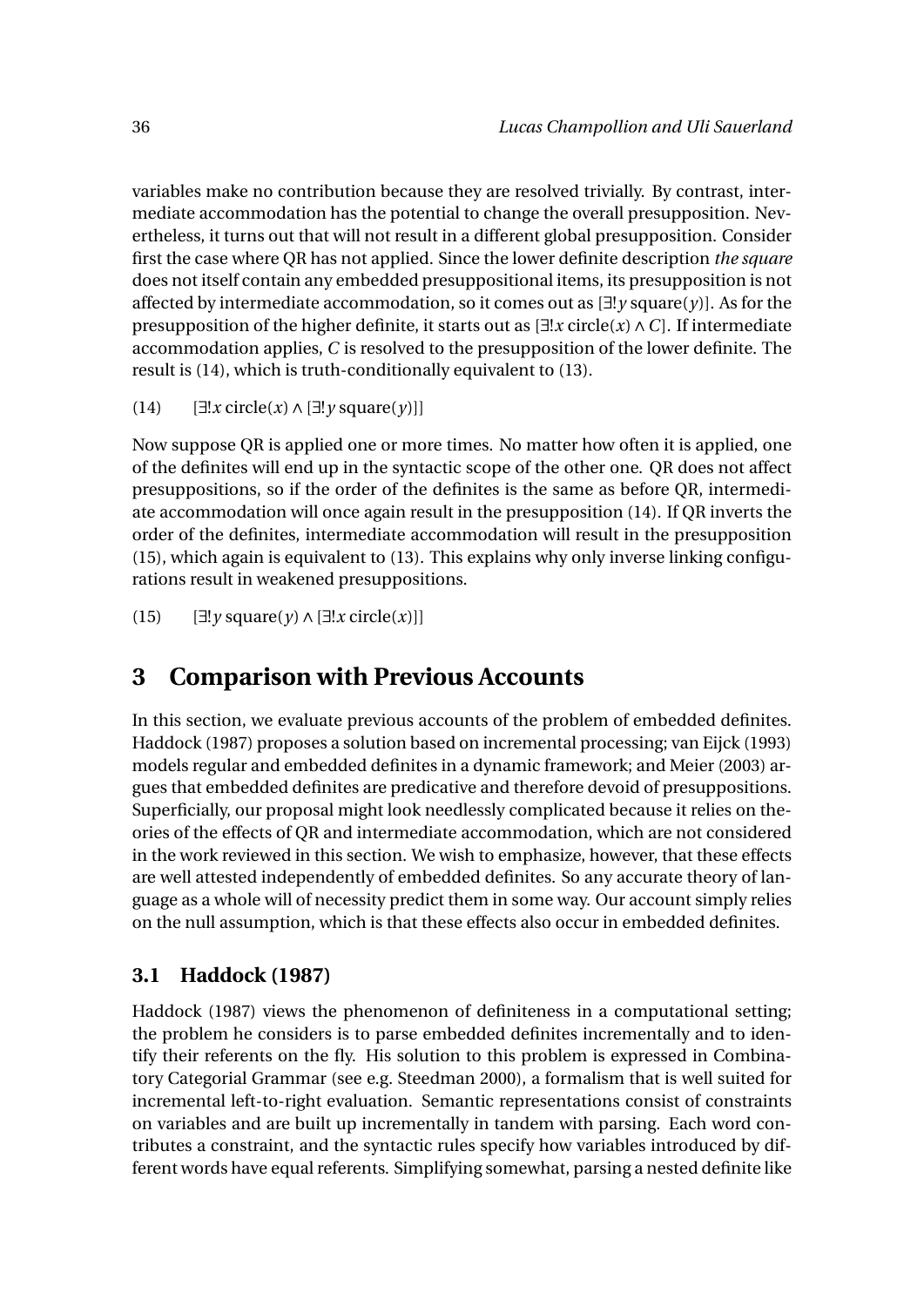*the circle in the square* generates the following representation:<sup>10</sup>

#### (16) unique( $e_1$ ); circle( $e_1$ ); in( $e_1$ ,  $e_2$ ); unique( $e_2$ ); square( $e_2$ )

This representation is thought of as being interpreted incrementally against a model by entertaining a candidate set of referents for each variable and successively narrowing it down. For example, when  $circle(e_1)$  is first introduced, the candidate set of  $e_1$ contains all the circles in the model, but by the time all the constraints in (16) have been processed, the candidate set of  $e_1$  contains only those circles that are contained in a square. The constraint *unique(en)* is a meta-constraint: it is true if and only if the candidate set for its variable is a singleton set. Unlike the other constraints, which are evaluated as soon as the words that generate them are read, Haddock stipulates that *unique*( $e_n$ ) is only evaluated "when the NP corresponding to the variable  $e_n$  is syntactically closed". In left-to-right evaluation, the inner and the outer NP of a nested definite are both closed at the same time, so the uniqueness constraints are both checked simultaneously, after all the other constraints in (16) have been processed.

Besides identifying the problem and realizing that the embedded definite is influenced by the larger embedding definite, the merits of Haddock (1987) consist in improving on previous computational treatments of definite reference, which would fail to find referents for embedded definites. $11$  However, this early account does not provide any insight as to why there should be a contrast between embedded definites (9) and their nonembedded counterparts illustrated in (6). The system in Haddock (1987) models this contrast by requiring that the uniqueness constraints of definites are evaluated exactly at the time the NP that contains them has been processed entirely, rather than later. From a theoretical point of view, one would want to find an explanation for such a requirement, and not just stipulate it.

#### **3.2 Van Eijck (1993)**

In van Eijck (1993), embedded definites are analyzed only in passing as an example of the context dependency of the uniqueness presupposition of definite descriptions. The main purpose of his article is to propose semantic representations for definite and indefinite descriptions in a framework based on dynamic predicate logic (DPL, Groenendijk and Stokhof, 1991). When a DPL formula is interpreted, information about the values of variables is encapsulated in an assignment function that is passed sequentially from one subterm to the next. This allows quantifiers to bind variables introduced by pronouns in subsequent sentences. Predicates are interpreted as checks on the values of variables. In van Eijck's system, definites whose uniqueness presupposition is not met generate errors, implemented as special assignment functions which prevent the formula from having a truth value. As in the present work, definites are translated with a uniqueness-presupposing, variable-binding operator written as *ι*, but there is a difference. Roughly, while we let  $\iota x : \varphi$  denote an individual, namely the

<sup>10</sup>Haddock's actual example uses the noun phrase *the rabbit in the hat* and has been adapted here.

 $11$ We were not able to consult Haddock (1988). As quoted in Dale and Haddock (1991), this work introduces the important observation that we can avoid an infinite regress in modeling the truth and felicity conditions of nested definites if the quantifiers introduced by the determiners are both given wide scope over the entire noun phrase.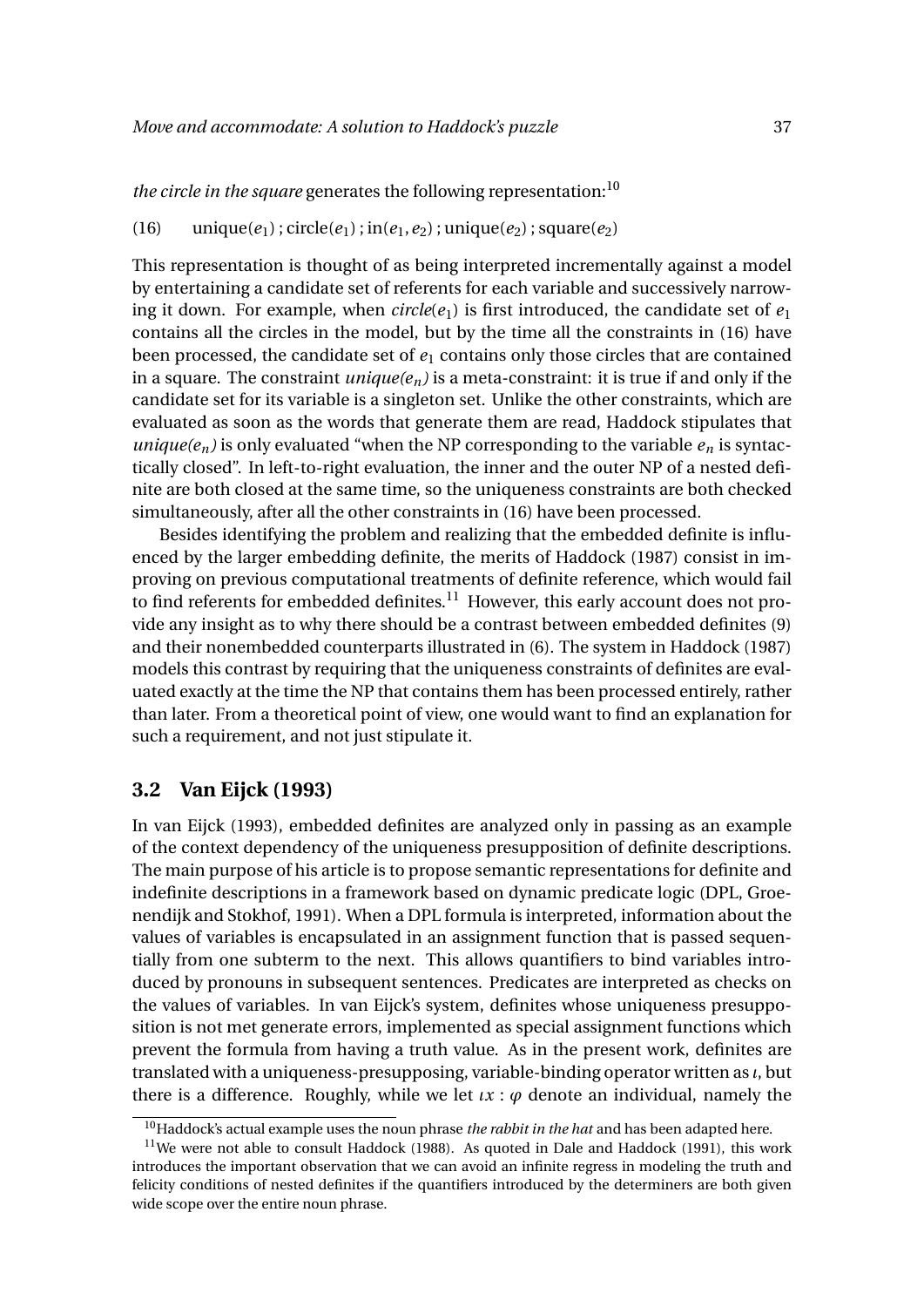unique individual x for which  $\varphi$  is true, for van Eijck the formula  $\iota x : \varphi$  has a truth value: it is true just in case there is exactly one way of assigning a value to *x* that makes *ϕ* true. The translation of our basic example (9), based on van Eijck's translation of an analogous sentence, is shown in (17). The semicolon (;) is interpreted as an instruction to sequentially interpret its left-hand side and then its right-hand side.

 $(17)$  *ιv*<sub>1</sub> : (circle(*v*<sub>1</sub>); *ιν*<sub>2</sub> : (square(*v*<sub>2</sub>); in(*v*<sub>1</sub>, *v*<sub>2</sub>))); white(*v*<sub>1</sub>). van Eijck (1993)

Informally, (17) is interpreted as an instruction to do the following: Pick an entity at random and call it  $v_1$ ; check that this entity is a circle; pick an entity at random and call it  $\nu_2$ ; check that it is a square; make sure  $\nu_1$  is in  $\nu_2$ ; produce an error if any of the checks failed; produce an error if any other choice for  $v_1$  or  $v_2$  would not (!) have led to an error by now; finally, check if  $v_1$  is white. (17) has a truth value if and only if there is a way to pick  $v_1$  and  $v_2$  that does not lead to an error, and its truth value is determined by whether or not the last check succeeds (i.e., whether  $v_1$  is white).

Given van Eijck's system, (17) correctly captures the presupposition and the truth conditions of the nested definite in (9). However, van Eijck does not give a compositional procedure for translating syntactic structures into formulas. Without adopting an approach similar to ours, it is difficult to see how such a procedure could be given that would translate the syntax tree in Fig. 4 into the DPL formula (17). As we have seen in Fig. 4, the complement of the upper definite description is "circle in the square", while the complement of the lower definite description is "square". In the absence of movement and intermediate accommodation, the two instances of "the" would be translated as *ι* operators that apply to the denotations of their syntactic complements. In (17), the *ι* operator that corresponds to the lower definite description takes as its argument the formula (18), which corresponds to the words "square" and "in". Of these, the word "in" is not contained in the complement of the lower "the". The question why the lower "the" should be able to take a semantic argument that is not exclusively denoted by its syntactic complement is not addressed by van Eijck (1993). We regard this question as the core of Haddock's puzzle.

(18) square( $v_2$ ); in( $v_1, v_2$ )

## **3.3 Meier (2003)**

Meier (2003) is the only formal semantic work entirely devoted to embedded definites prior to this article. Meier argues that in a sentence like *The circle in the square is white*, the inner definite *the square* introduces no presupposition of its own, and that this is so because it is in a predicative rather than quantificational position (Partee, 1987). Meier notes that definites in predicative positions fail to license anaphora, as shown by the contrast between the predicative definite in (19a) and the non-predicative one in (19b):

- (19) a. De Gaulle wasn't the greatest French soldier*<sup>i</sup>* . #He*<sup>i</sup>* was Napoleon.
	- b. De Gaulle didn't meet the greatest French soldier*<sup>i</sup>* . He*<sup>i</sup>* was already dead.

Observing that the embedded definites in (20) fail to license anaphora, she concludes that they are also in predicative position.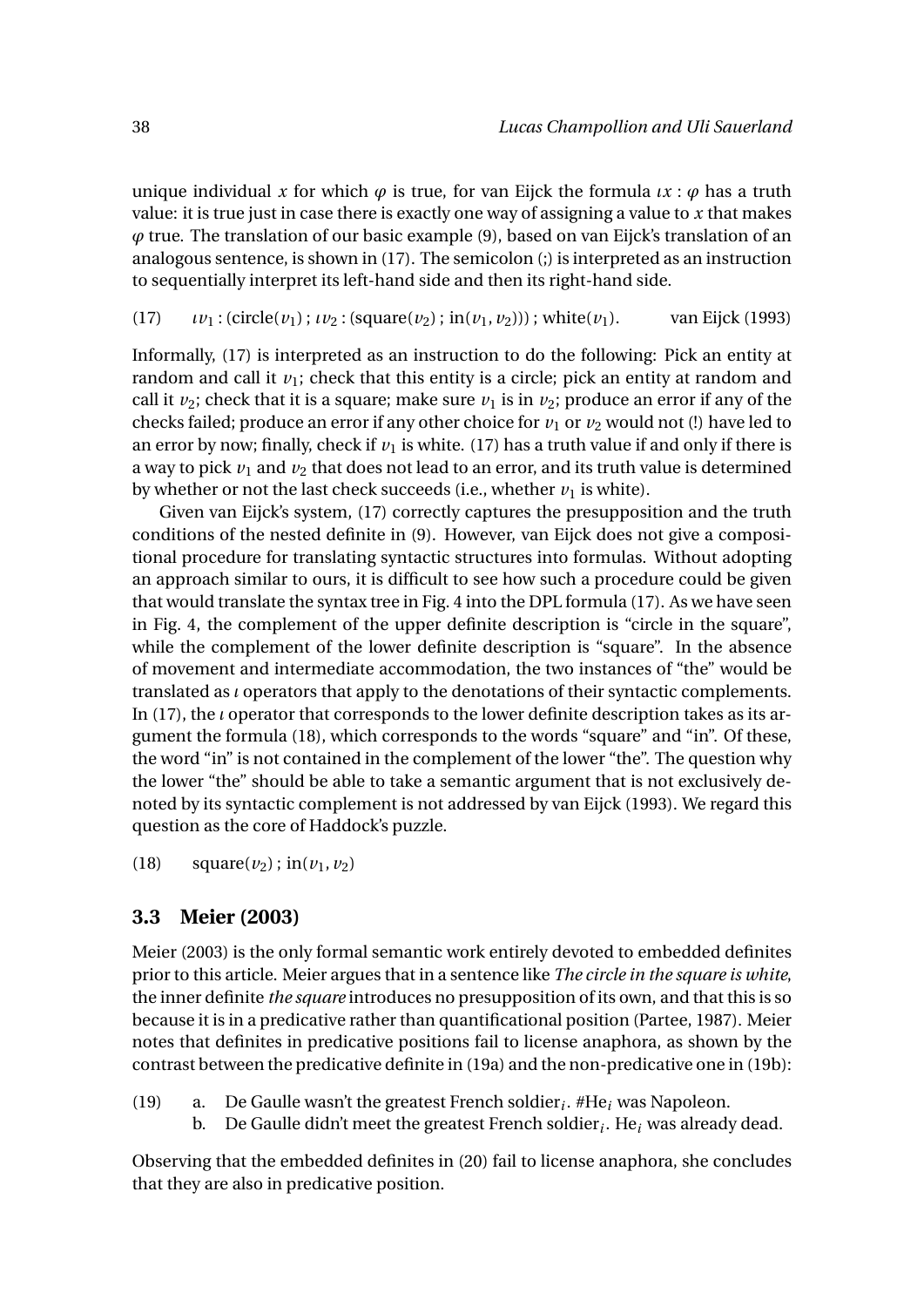- (20) a. The rabbit in the hat*<sup>i</sup>* was grey. #It*<sup>i</sup>* was black.
	- b. The lady with the dog*<sup>i</sup>* is a princess. #It*<sup>i</sup>* is extremely big.

Meier observes that Haddock's puzzle does not arise with relational nouns. Specifically, she reports that "The destruction of the city occurred at midnight" is odd if there are two cities, of which one was destroyed, and a small village was also destroyed. She observes that the examples in (21), which are built around relational nouns, license anaphora, in contrast to the examples in (20).

(21) a. The encounter with the bear<sub>*i*</sub> was terrifying. It<sub>*i*</sub> was extremely big. b. The journalist's book*<sup>i</sup>* appeared in 1993. He wrote it*<sup>i</sup>* on a train.

Meier therefore assumes that definites embedded by a nonrelational noun have a separate lexical entry (the<sub>pred</sub>) than other definites (the<sub>ref</sub>). She postulates the syntax and lexical entries shown in Fig. 7.



Figure 7: Meier (2003).

From these entries, we obtain the prediction that the meaning of the N' constituent *circle in the square* is as follows:

(22)  $\lambda x$ [circle(*x*)  $\wedge$  [ $\exists y$  in(*x*, *y*)  $\wedge$  square(*y*)  $\wedge$  [ $\forall y'$  (in(*x*, *y*<sup>'</sup>)  $\wedge$  square(*y*<sup>'</sup>))  $\rightarrow$  *y* = *y*<sup>'</sup>]]]

This predicate is true of any circle that is contained in exactly one square. The predicate is defined on all entities, that is, it does not introduce any presuppositions. Assuming that the outer definite presupposes that this predicate applies to exactly one entity, a sentence like (9), *The circle in the square is white*, is predicted to presuppose that the number of circles that are contained in exactly one square is exactly one.

We see problems both with the syntactic and with the semantic claims of this account. As illustrated in Fig. 7, the account in Meier (2003) starts from the assumption that the words "in" and "the" form a syntactic constituent. This requires her to formulate needlessly complicated lexical entries for these words. Meier adduces German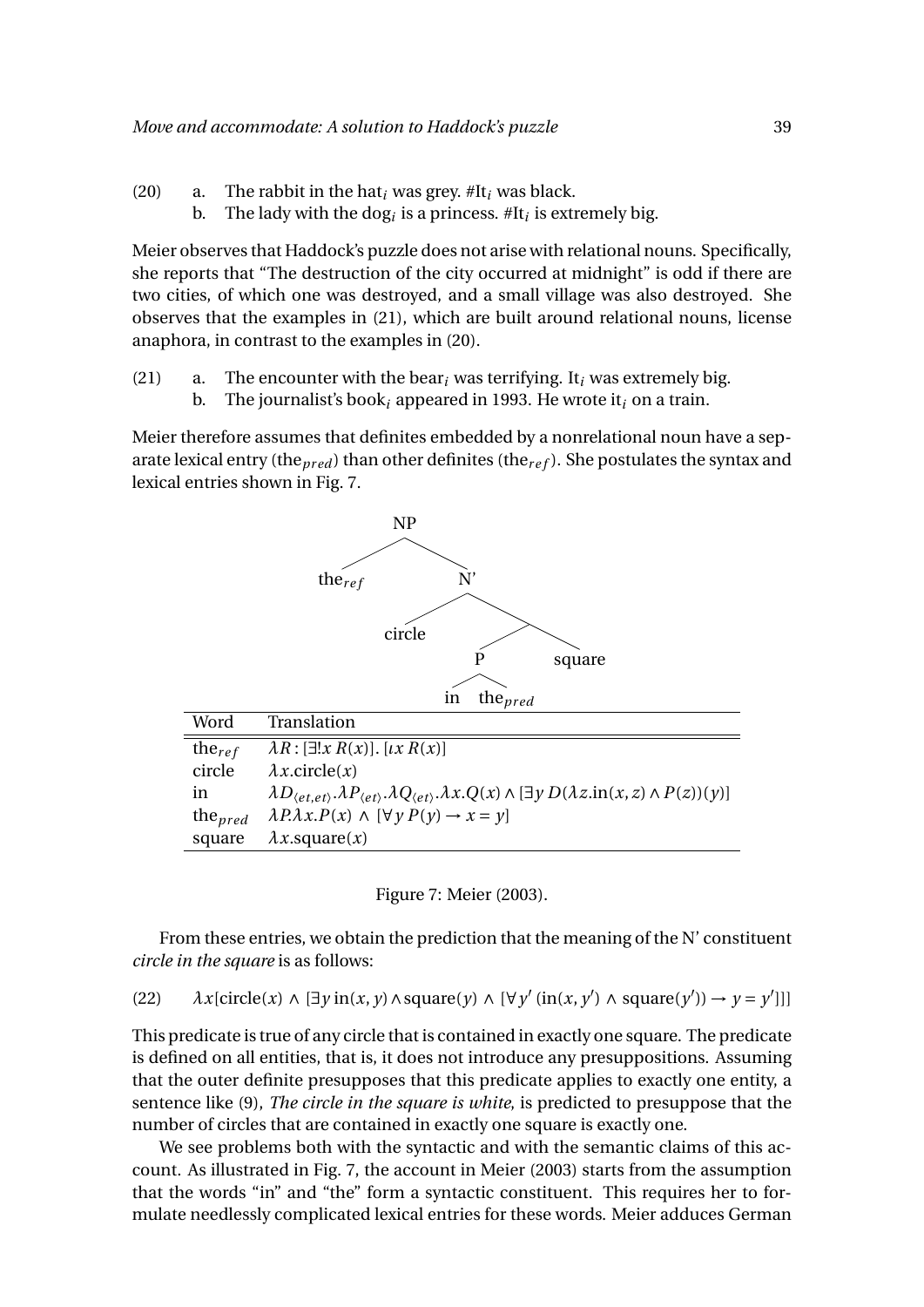contraction phenomena, such as *in* + *dem* = *im*, as evidence for this nonstandard syntax. While German determiner contraction is indeed sensitive to the properties of the definite determiner (it is only licensed when the determiner is not anaphoric, as shown by Schwarz 2009), this in itself does not constitute evidence for the constituent structure proposed. It is well known that phonological contraction can happen across constituent boundaries, so contraction does not constitute evidence for a nonstandard constituent structure. For example, *wanna*- or *to*-contraction (Chomsky and Lasnik, 1977; Postal and Pullum, 1982) is possible across constituent boundaries, and in fact even across NP traces (23a) and PRO (23b).

\n- (23) a. I'm [going [ to stay ]]. → I<sub>i</sub>'m [gon- [ 
$$
t_i
$$
 -na stay ]].
\n- b. I want [ PRO [ to stay]]. → I wanna stay.
\n
\n(Boeckx, 2000)

Moreover, the extraction tests in (24) are compatible with the standard constituent structure and not with the one proposed by Meier. We conclude that the standard constituent structure is the correct one.

(24) a. [What  $\vert_1$  is the circle in  $t_1$ ? b. \*[What  $\vert_1$  is the circle in the  $t_1$ ?

Turning to the semantic claims of Meier (2003), we doubt that the inner definite fails to introduce any presuppositions, and we also doubt that (22) is the correct denotation of the N' constituent. In essence, Meier's account predicts that the N' constituent "circle in the square" means "circle in exactly one square". But the two are clearly different in meaning and felicity conditions, as shown in the following minimal pair:

- (25) a. Every circle in the square is white.
	- b. Every circle in exactly one square is white.

Sentence (25a) has a presupposition that is absent from sentence (25b), namely, that there is exactly one square in total. Clearly, this presupposition is introduced by the embedded definite. Moreover, for (25a) to be true, there has to be a square that contains every circle. In contrast, (25b) is also compatible with a scenario in which different circles are contained in different squares, as long as no white circle is contained in more than one square.<sup>12</sup>

Finally, we disagree with the factual claim that motivated Meier's proposal, namely that definites embedded under nonrelational nouns fail to license anaphora. This was supposed to be shown by her examples in (20) above, in contrast to the examples with relational nouns in (21). However, this contrast is not a minimal pair. The examples in (21) contain several factors absent from (20) that make it easier for the hearer to establish the anaphoric link in question. First, in (21), selectional restrictions help the hearer quickly rule out coindexings other than the one in question. For example, both rabbits and hats can be black (20a), but only bears and not encounters can be big

<sup>12</sup>We also doubt that an embedded definite like *the circle in the square* presupposes that the number of circles that are contained in *exactly* (rather than at least) one square is exactly one, as Meier predicts. Her presupposition is satisfied in a scenario where one circle is contained in one square, and another circle is contained in two (nested) squares. It seems that the noun phrase *the circle in the square* fails to refer in such a scenario. This objection is similar to one that is faced by our own account, see fn. 9.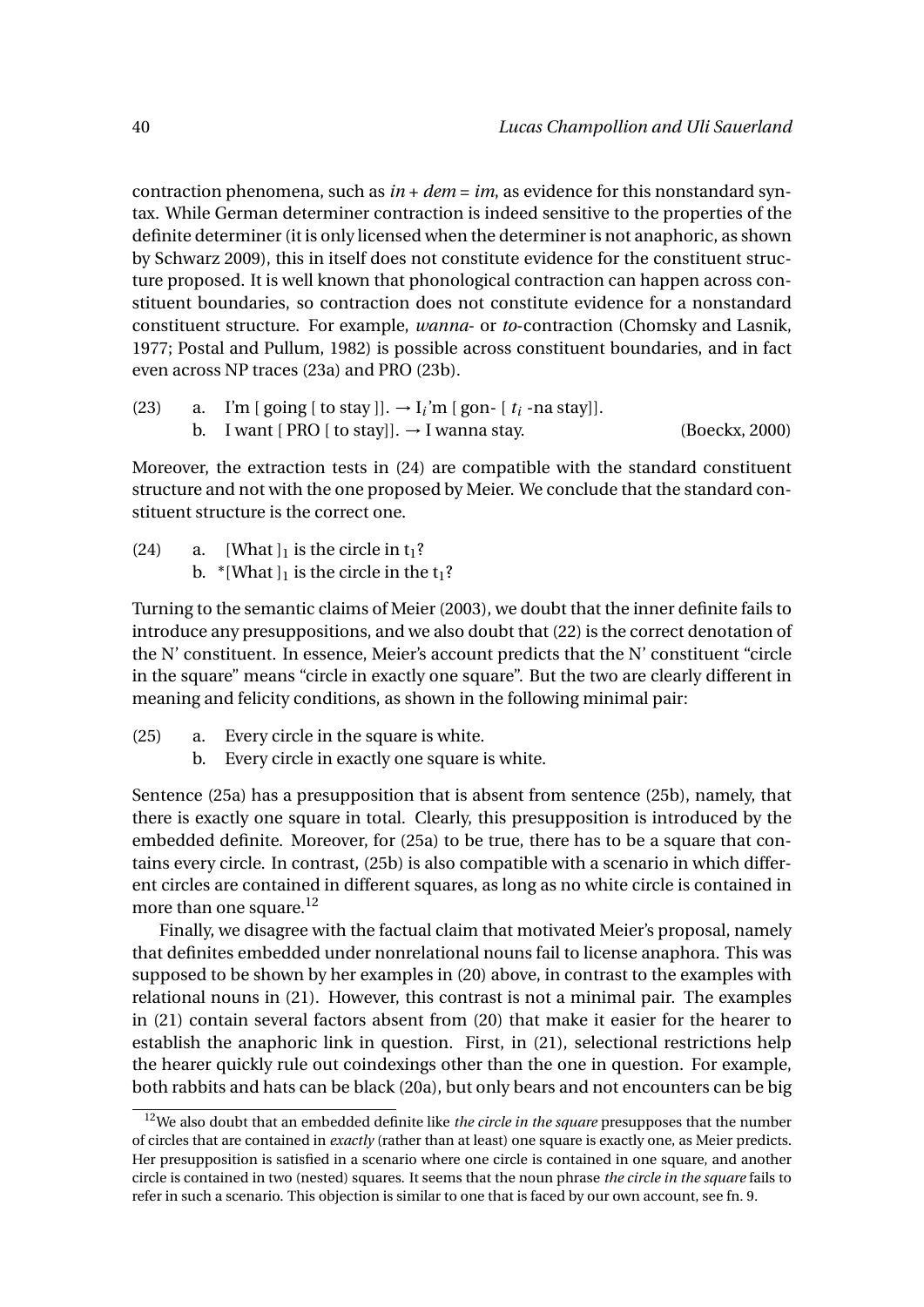(21a). Second, the examples are not equivalent from the point of discourse coherence (Mann and Thompson, 1988): Intuitively, the discourses (21a) and (21b) are coherent because the second sentence elaborates on the first; the discourses in (20a) are less coherent because the second sentence stands in contrast to the first or introduces an unrelated fact. It is known that discourse coherence affects anaphoric links across sentences (Kehler, 2002), especially when the potential antecedent is embedded under a quantificational element (Wang et al.,  $2006$ ).<sup>13</sup> We conjecture that absence of selectional restrictions and low discourse coherence contribute to the degraded status of the examples in (20). Once these factors are controlled for, anaphoric reference to an embedded definite is possible:

(26) The rabbit in the hat*<sup>i</sup>* was satisfied. It*<sup>i</sup>* was much roomier and more comfortable than the other hats.

This example differs from (20a) in its tighter selectional restrictions (a rabbit can be black, but it cannot be roomy) and in its higher discourse coherence: the second sentence elaborates on the first, rather than standing in contrast to it.

Summing up this section, we conclude that none of the previous accounts of the phenomenon of embedded definites is satisfactory.<sup>14</sup> In the remainder of the paper, we consider a prediction that is inherent in our movement-based proposal and that provides further evidence to distinguish between the accounts.

# **4 The Locality Prediction**

In this section, we introduce a prediction that sets apart our analysis from the other proposals summarized in the previous section. Since the prediction arises from syntactic locality conditions that affect QR, we will refer to it as the *Locality Prediction*. This prediction is not shared by accounts like those mentioned in the previous section, because neither of them relates Haddock's problem to scope shifting processes. In this section, we first introduce the relevant constraints on QR that give rise to the locality prediction. We then spell out in detail how the prediction is derived. The locality prediction then arises from the interaction of the constraints on QR and principles that determine the choice between definite and indefinite determiners. As we argue, the prediction is expected to be subtle in relevant examples. For this reason, we set aside the empirical test of the prediction for Sect. 5. The goal of this section is only to show how the locality prediction arises from the premises of our account.

Since Rodman (1976), it has been known that scope shifting processes are subject to locality restrictions. In fact, cases of the type Rodman discussed are directly relevant for our problem since they concern a constraint on inverse linking. Specifically, Rodman

<sup>&</sup>lt;sup>13</sup>Psycholinguistic factors also militate against anaphoric reference to an embedded definite. For example, the preference for resolving pronouns to subjects arguably favors the embedding definite over the embedded one, as does the preference for resolving pronouns to the first mentioned antecedent in the sentence (e.g. Frederiksen, 1981; Gernsbacher and Hargreaves, 1988).

<sup>&</sup>lt;sup>14</sup>Chris Piñón (p.c.) points out that quantification over pairs is a further intuition one might try to pursue. The idea would be to interpret *the circle in the square* as something paraphrasable as 'the *x* of the pair  $(x, y)$  such that *x* is a circle in *y* and *y* is a square'. While the intuition is clear, an account along these lines would also require independent motivation of all the assumptions it relies on.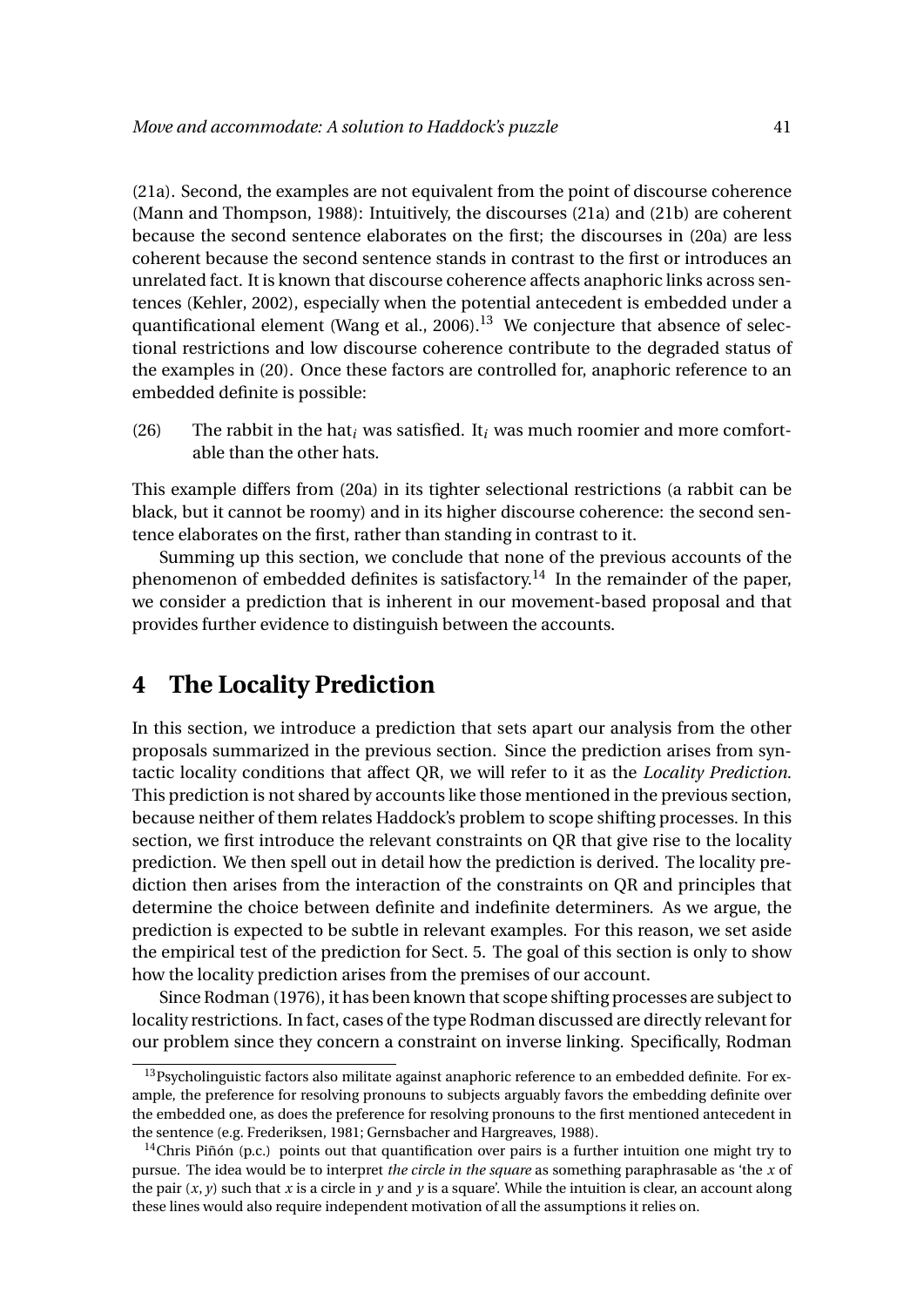observed that inverse linking is degraded or impossible in subject relatives containing an object quantifier. The examples in (27) and (28) illustrate this constraint: In both cases, inverse linking is possible in example a, and the examples are chosen in such a way that the inverse linking interpretation is pragmatically preferred. The b-examples, on the other hand, do not permit an inversely linked interpretation. Because inverse scope is not available, only a surface scope interpretation is easily available. The two b-examples are pragmatically odd because the surface scope interpretation conflicts with our world knowledge.

- (27) a. An apple in every basket is rotten. b. #An apple that is in every basket is rotten.
- (28) a. The wife of every soldier attended the ceremony. b. #The woman who married every soldier attended the ceremony.

The relevant syntactic configuration is a difference of locality. In both (27a) and (28a), the universal quantifier is embedded in a PP that is either adjoined or an argument of the head noun of the outer DP. In (27b) and (28b), on the other hand, the universal quantifier is the object of a relative clause that is attached to the head noun of the outer DP. Rodman's generalization is that the object of a relative clause cannot take scope over the DP that the relative clause is attached to.<sup>15</sup> Assuming QR as the scope shifting process, Rodman's generalization is captured as a syntactic constraint on the application of QR. In syntactic terminology, such a restriction is referred to as an *Island Effect* (Ross, 1968). Specifically, the effect in (27) and (28) can be described as the following: Subject relative clauses are islands for QR of the object.

The investigation of island effects in syntax is an area of active research (see e.g. Cecchetto 2004). However, as far as we can see, the issues that are under debate do not affect our locality prediction. For the locality prediction to arise, it is sufficient if there is a consistent effect of syntactic configuration on the applicability of QR. This is widely accepted by current research in the field. One current discussion is important for the predicted strength of the effect due to locality: A number of researchers have found that, in many cases, island phenomena are gradient effects rather than all or nothing. Specifically, Snyder (2000) shows satiation effects for some island effects in English. Furthermore, islands vary across languages. Rizzi (1982) and, more specifically, Engdahl (1997) argue that subject relative clauses in Swedish are not islands for some types of overt movement.<sup>16</sup> Though these studies did not look directly at QR, but instead at instances of overt movement, the results lead us to expect that the effect of locality on QR also may be gradient, and therefore more difficult to detect. This is indeed what we found. For this reason, we demonstrate our prediction by a large-scale survey.

The examples in (29) illustrate the locality prediction entailed by our analysis. (29a) was discussed in Section 2 above. Recall that part of our account of (29a) was QR of the definite description *the square* to a position with clausal scope. In (29b), however, the definite *the square* occurs inside of a subject relative clause. As in the examples above, we expect the subject relative clause to make QR of the definite description more diffi-

<sup>&</sup>lt;sup>15</sup>The subject of a relative clause can, at least in some cases, take scope above the outer DP that the relative clause is attached to (see for example Hulsey and Sauerland 2006).

<sup>16</sup>Engdahl attributes the original observation to Andersson (1974) and Allwood (1976).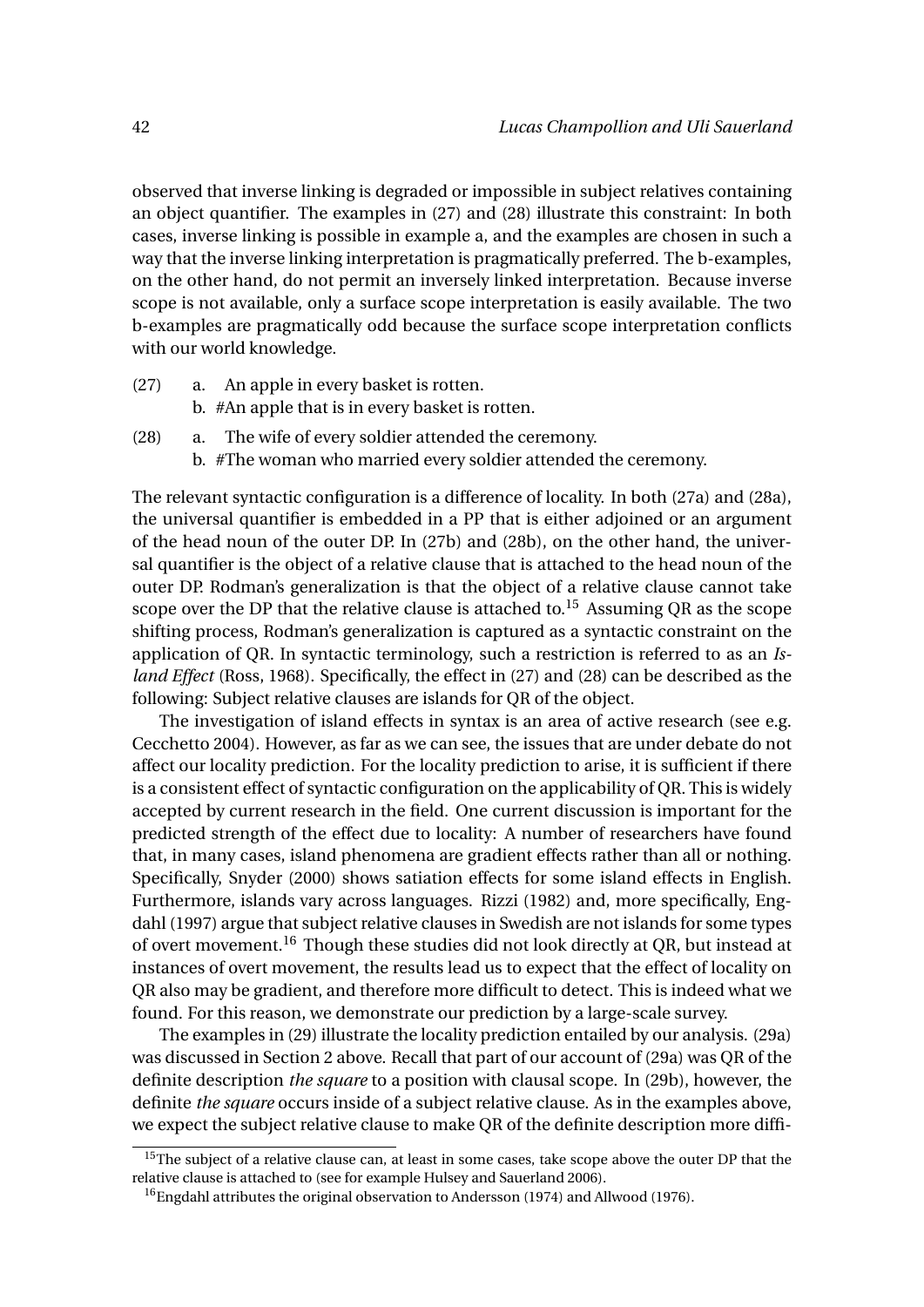cult in (29b) than it is in (29a).

- (29) a. The circle in the square is white.
	- b. #The circle that is in the square is white.

While some native speakers perceive the predicted contrast in (29), others describe both examples as perfect. Our experimental evidence in the next section shows that there is indeed a contrast between the two sentences in (29) in the expected direction. However, it would not be suitable for an experiment to directly compare the relative acceptability of (29a) and (29b), since (29b) is longer and may therefore be perceived to be more difficult and less acceptable than (29a).

In the experiment, we instead compare definite with indefinite descriptions. The experiment then tests the interaction of the locality prediction with the pragmatic licensing of definite and indefinite determiners. The basic principle we assume for the licensing of the indefinite determiners is described by Hawkins (1981) and Heim (1991). Since Heim's version ties into the theoretical assumptions about presuppositions that we assume, we follow her account in the following. Heim's account is based on the general principle of *Maximize Presupposition* (see also Sauerland 2008). The effect of this principle is that the presupposition-less indefinite determiner is blocked in case the presupposition of a definite determiner is satisfied in the same position. The principle is motivated by the complementary distribution of definite and indefinite determiners in examples like (30):

- (30) a. The capital of France is pretty.
	- b. #A capital of France is pretty.

In examples like (29), the prediction of Heim's proposal is more intricate because Maximize Presupposition is predicted to interact with the possibility of QR, though Heim does not discuss this possibility. Consider the indefinite version of (29) in (31). We assume that the indefinite is licensed only if replacing it with a definite in the same logical form representation would lead to a presupposition failure. That is, Maximize Presupposition does not compare representations in which QR has applied with representations in which it has not applied. As we have seen in Sect. 2, our proposal entails that in the scenario represented by Fig. 1, the presupposition of the definite can be fulfilled only in a logical form representation where it has undergone QR. The prediction for (31a) depends therefore on whether QR of the indefinite *a square* to a clausal position is optional or obligatory. We assume that it is optional because we have found no empirical difference in acceptability between (29a) and (31a) in pilot testing that we have done so far.<sup>17</sup> If QR is optional, two logical form representations are predicted to be generated for (31a): one where the indefinite takes clausal scope and a second one where it remains *in situ*. In the former, the indefinite determiner could be replaced with a definite determiner without causing a presupposition failure, and therefore the indefinite should be blocked by Maximize Presupposition. In the latter representation, however, the same replacement would lead to a presupposition failure since it would

 $17$ Higginbotham (2006) reports relevant introspective judgments where the indefinite version is ungrammatical, while the definite is not. Therefore it seems possible that our pilot testing on this matter was not sensitive enough to detect the difference.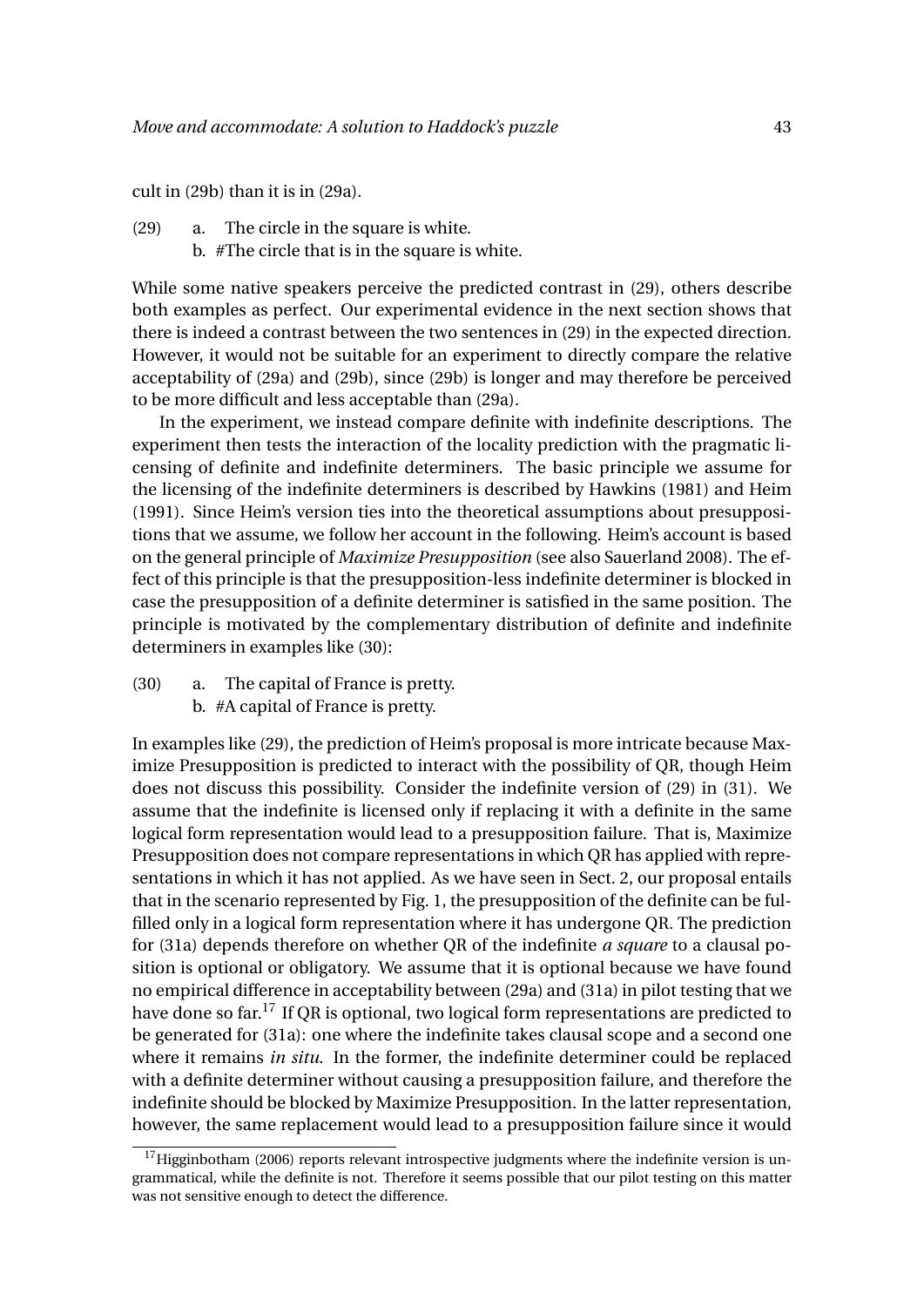result in the structure shown in Fig. 4. So (31a) is predicted to be acceptable: Maximize Presupposition does not rule it out.

- (31) a. The circle in a square is white.
	- b. The circle that is in a square is white.

In the case of (31b), the prediction of our account is more straightforward because QR to a position outside of the relative clause is discouraged by the island effect. Replacing the indefinite with a definite determiner is predicted to lead to a presupposition failure on any representation of (31b) that does not violate the island. In this way, the indefinite determiner is expected to be licensed as well.

In sum, our account makes a novel locality prediction. Specifically, there should be a greater contrast in acceptability between (29b) and (31b) than between (29a) and (31a). This prediction sets apart our account from the previous accounts discussed in Sect. 3. The experiment described in the following section confirms that the locality prediction is indeed correct.

# **5 Experiment**

To test the locality prediction described in the previous section, we conducted an online experiment. We used the online marketplace Amazon Mechanical Turk (MTurk, www.mturk.com) to design and conduct the study and to recruit and pay subjects. We chose this method over others because it allowed us to test a large number of subjects in a convenient and low cost manner.

The experiment was designed to directly compare definite and indefinite versions of the two critical sentences. We created a three-part questionnaire that is reproduced in the Appendix. The first part asked for demographic information including the participants' gender, native language, country of residence, and year of birth. The second part consisted of instructions, a picture, and four test sentences. The picture was the one in Fig. 1 above. The sentences each contained a drop-down box presenting both an definite and an indefinite determiner. The subjects were instructed that the test sentences were intended as descriptions of the picture, and that they should in each case choose the determiner that fits best and sounds most natural. The third part of the questionnaire gave the participants an opportunity to provide us with feedback.

There were four versions of the questionnaire, which differed only with respect to the experimental items. In each case, the experimental item was the third of the sentences presented. The other three sentences acted as distractors and did not differ across versions of the questionnaire.<sup>18</sup> The two experimental items are shown here:

 $18$ For technical reasons, it was impossible to randomize the order of the sentences or of the items in the drop-down boxes. To simulate the latter, half of the questionnaires contained drop-down boxes with a definite as the topmost item, and the other half had an indefinite as the topmost item.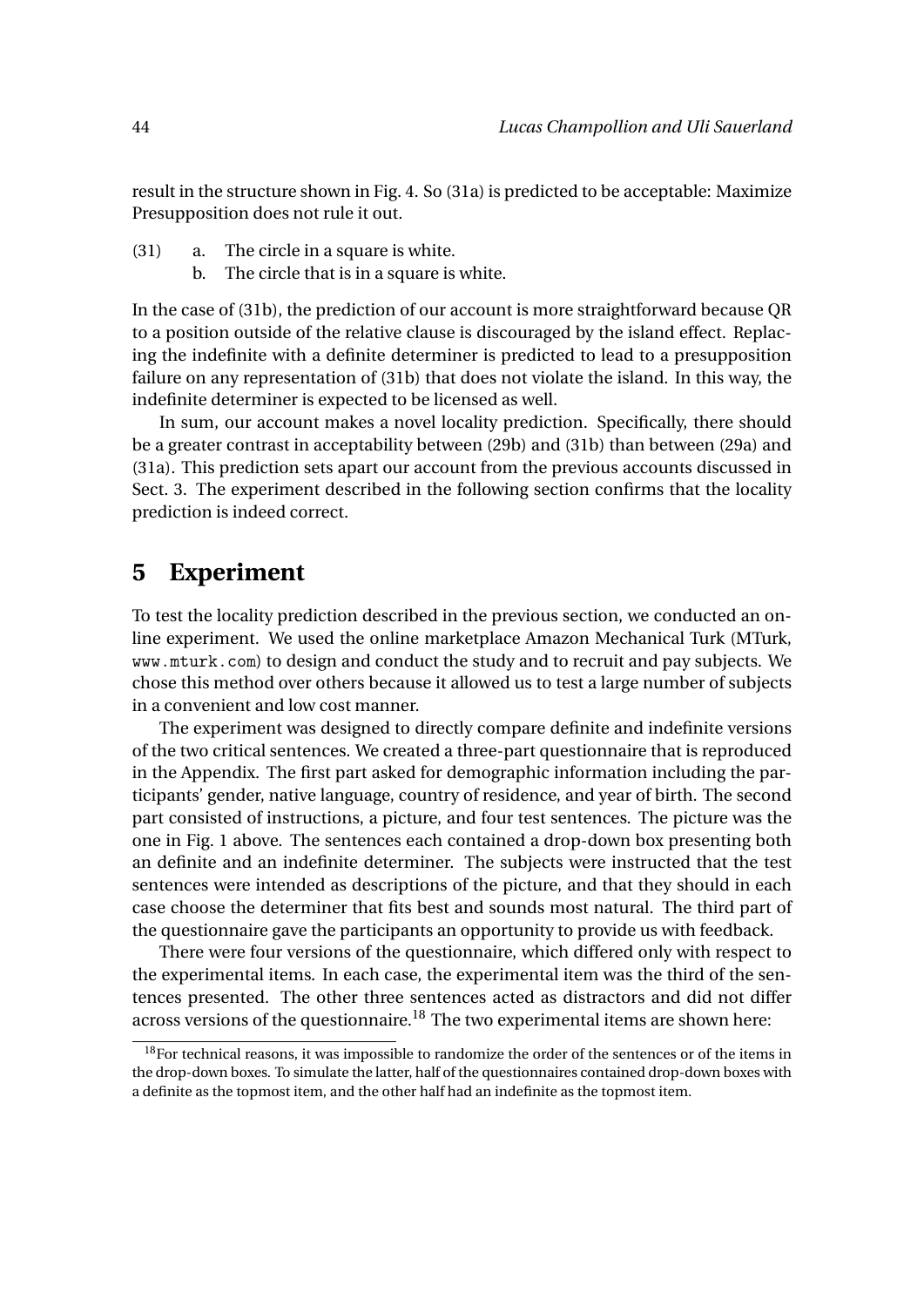

In the experiment, the participants were asked to choose one of the determiners from the drop-down box. This choice was recorded by the MTurk system and we used the summary report provided by the MTurk system for our data analysis.

A total of 1200 participants participated in the survey at a total cost of about \$38 (about 3 cent per answer). We decided not to restrict the survey to native speakers, because this might have encouraged MTurk workers interested in participating to lie about their native language. Instead, we subsequently filtered the results and kept only native speakers who grew up and now live in the US by their own report in the demographic part of our survey. We furthermore removed repeat participants and incomplete answers, leaving us with data from 797 participants.

Overall, the result confirms the locality prediction made by our account. In reporting our results, we added the results from the two items that differed only with respect to the order of presentation of the two determiners in the drop-down box. Thus summarized, the result of the experiment is the following for the condition without island:

The circle in 
$$
\frac{\text{the } 85.5\% \quad (N=336)}{\text{a } 14.5\% \quad (N=57)}
$$
 square is white.

For the condition with an island, we obtained the following result:

The circle that is in  $\frac{\text{the}}{\text{a}} = \frac{76.2\%}{23.8\%} = \frac{(N = 308)}{(N = 96)}$ square is white.

As shown, subjects chose the definite determiner more frequently in the condition without an island than in the condition with an island. The chi-square test shows that the effect is significant ( $\chi^2$  = 11.0088 (1 degree of freedom); p < 0.001). We interpret this effect as indicating that subjects are indeed sensitive to an island effect of the subject relative clause when it comes to licensing the definite determiner *the*. Even in the second condition, where the relevant determiner occurs inside of an island, still more than 75% of subjects preferred the definite determiner over the indefinite. We interpret this fact as indicating that the island effect of the subject relative clause is relatively weak.

# **6 Conclusion**

In this paper, we have provided a solution to what we call *Haddock's puzzle*: the problem of accounting for the unexpectedly weak presuppositions of definite descriptions that are embedded in other definite descriptions (Haddock, 1987).

Our solution to Haddock's puzzle, described in detail in Sect. 2, relies entirely on independently motivated assumptions: namely, that definite descriptions can undergo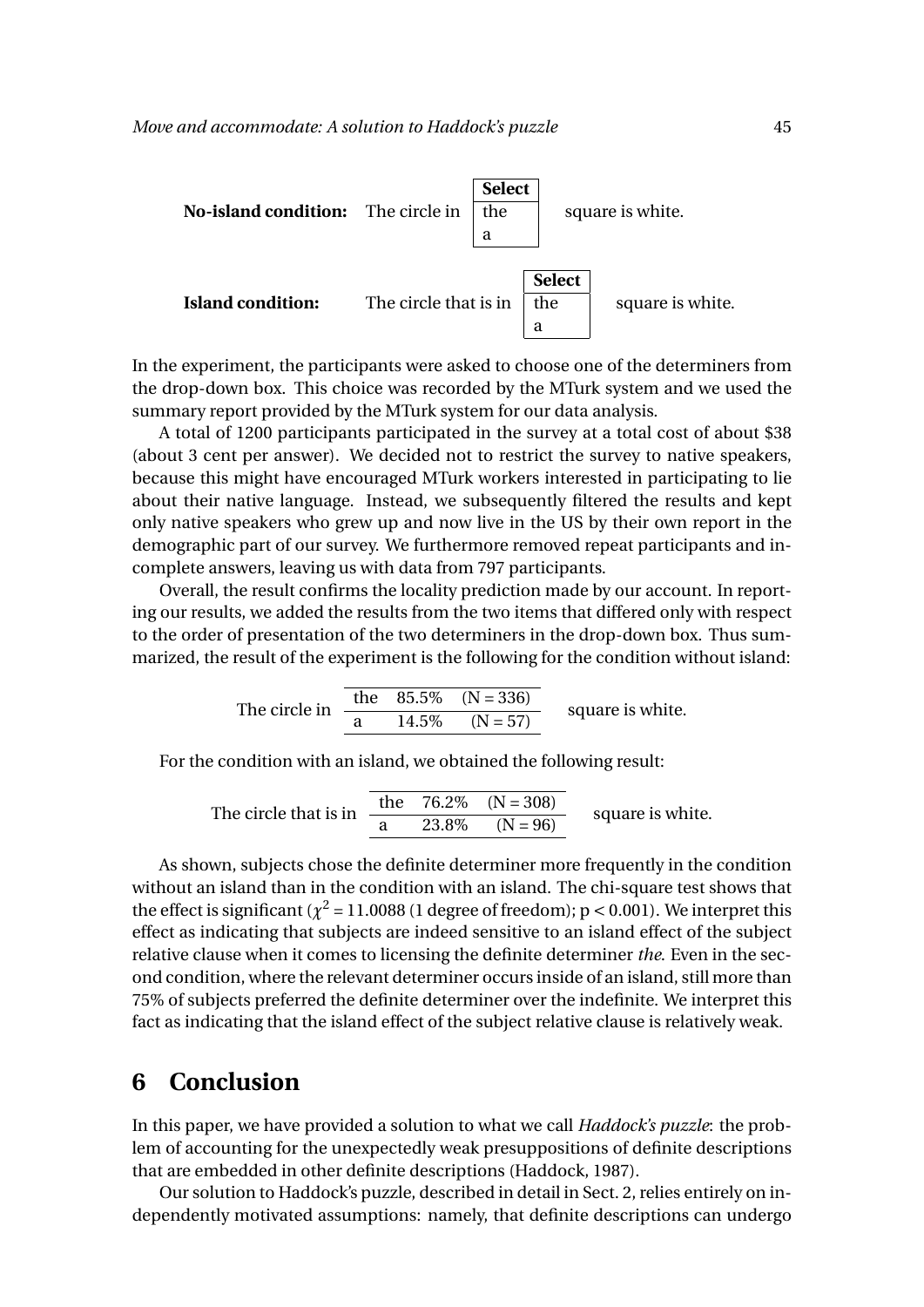scope shifting operations in the same way quantificational noun phrases do, and that intermediate accommodation can move presuppositions from the sister node of such a noun phrase into its denotation. Applied to the example *the circle in the square*, we assume that the definite *the square* can move to a position where its sister node is the definite *the circle in t*1, with *t*<sup>1</sup> a variable bound by *the square*. In this configuration, the sister node of *the square* presupposes that there is a unique item that (i) is a circle and (ii) contains that square. When this presupposition is accommodated into *the square*, this definite is restricted to squares that are contained by a circle.

To the best of our knowledge, our account is the first solution to Haddock's puzzle that is derived entirely from independently established assumptions. Furthermore, our proposal makes a novel locality prediction (Sect. 4) that sets it apart from other approaches to the puzzle. The prediction stems from the role played by QR in our account. Like other movement operations, QR is known to be degraded in island environments, so our account predicts that the presupposition-weakening effect should be less clearly observable in embedded definites that are separated by an island. As reported in Sect. 5, we tested this prediction experimentally by using a subject relative clause as an island environment. We found that in a context that satisfies only the weaker presupposition, participants asked to choose between a definite and an indefinite were indeed less likely to insert a definite into the island environment *the circle that is in \_\_ square* than into the control environment *the circle in \_\_ square*. However, this island must be characterized as weak, because participants still inserted a definite more often than an indefinite, even though they had to violate the island to do so.

While some of our readers might perhaps have expected a more dramatic confirmation of our locality prediction, the weakness of the observed island effect is in fact expected, because independent research has established the weakness of island effects in general (see Sect. 4). The explanandum is therefore not the weakness of the observed effect, but its presence, for which previous accounts do not provide an explanation.

Our proposal has at least one broader implication. Specifically, it relies on the assumption that definite descriptions can undergo QR or other scope shifting operations. QR of definites has been controversially discussed and evidence for it is hard to come by, since definites generally do not exhibit scope ambiguities with other quantifiers (Isac, 2006). Our findings support the view that definite descriptions are not always interpreted *in situ*. However, it is important to note that definite descriptions may be conceived of as undergoing QR regardless of their type (Glanzberg, 2007). So our findings do not conclusively show that they have the type of quantifiers and do not resolve the old debate between referential (Frege, 1892; Strawson, 1950; Kaplan, 1972) and quantificational (Russell, 1905; Barwise and Cooper, 1981; Neale, 1990; Isac, 2006) accounts of definites. Moreover, to account for our experimental finding that definites and indefinites are not in complementary distribution, we have assumed that QR of definites is optional. This is compatible with the position that definites are of quantificational type only if type mismatches of nonsubject definites can be resolved by strategies other than QR, such as type-shifting (Heim and Kratzer, 1998).

Finally, there is one additional facet of Haddock's puzzle to which our account does not directly extend. Namely, Meier (2003) observes that Haddock's puzzle does not arise with relational nouns. Within the account that we provided, Meier's observation would follow if either relational nouns created islands for QR of their complements or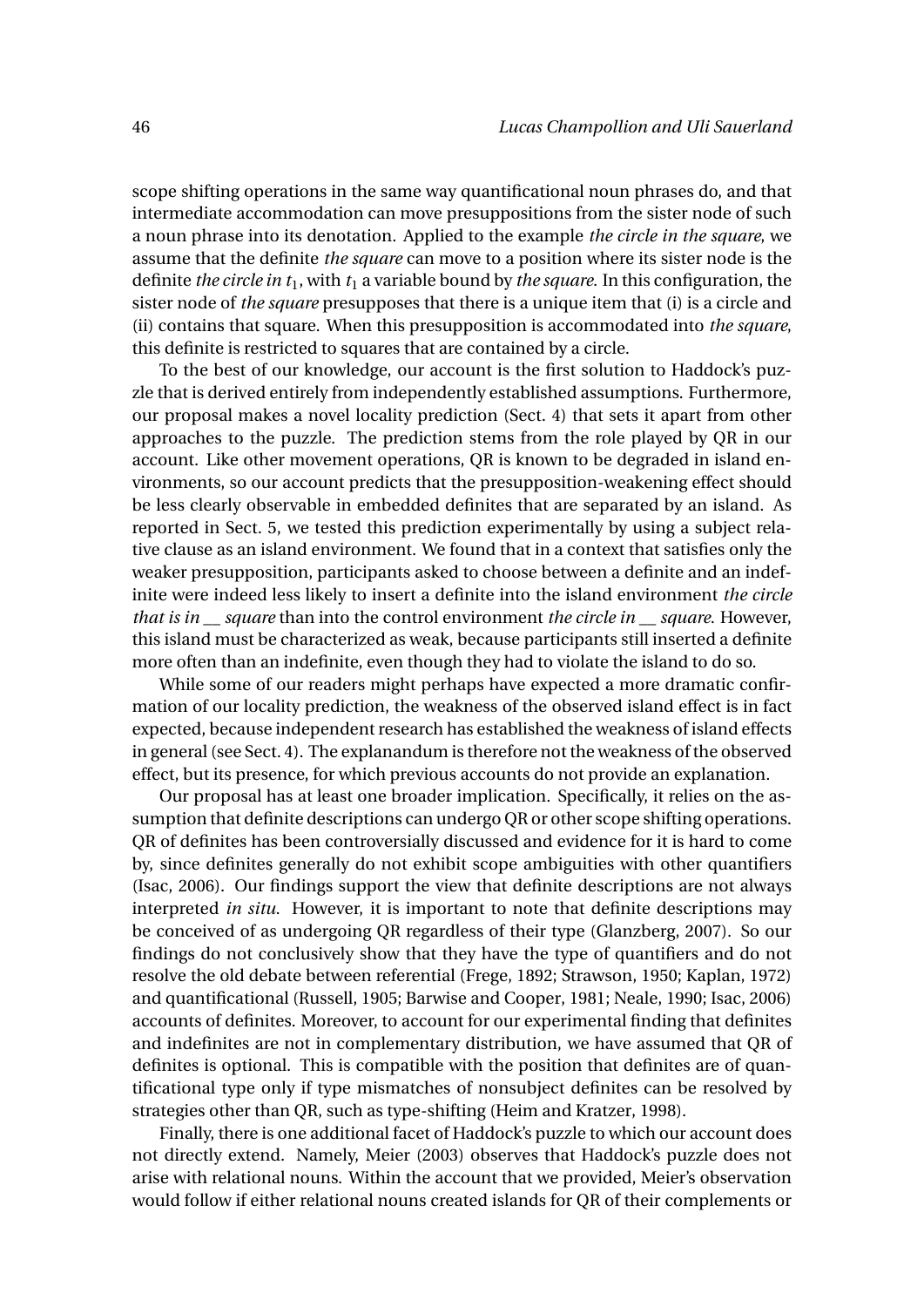if the presupposition of a relational definite could not be accommodated in intermediate positions. At present, we have no solid evidence to decide whether either of these possible accounts of Meier's effect is correct, and we leave the matter up to future work.

# **Appendix: Experimental Materials**

Demographic Questions:

- 1. Are you male or female? [Choices offered: male/female]
- 2. What year where you born in?
- 3. What is/are your native language or languages?
- 4. In which country have you spent the majority of your life from birth till age ten?
- 5. Are you left-handed or is one of your blood-relatives (father, mother, brothers, sisters, grandparents, aunts, uncles) left-handed? [Choices offered: I am righthanded, and so are all my blood-relatives. / I myself or at least one of my bloodrelatives is left-handed.]

Complete Instructions:

- 1. Below, we show you a picture and a few sentences. Each sentence is meant to describe some part of the picture.
- 2. In each sentence a word is replaced by a dropdown menu. Please select the word that fits best into the sentence, keeping in mind that it should be accurate and sound natural.
- 3. Please answer according to your own feeling for the language. We're interested in natural everyday English, i.e. in what you feel sounds right, not in what other people have taught you about it.
- 4. We're interested in your spontaneous reactions. If you can't decide, go with your first reaction. Once you've completed this HIT [Human Intelligence Task – a term which refers to this questionnaire in the context of MTurk], please submit it right away. Do not go back over it to change your answers.

[The following are three fillers and a test sentence, where the material in parentheses stands for drop-down menus implementing the forced-choice condition:]

- 1. The grey circle is (between/left of) two squares.
- 2. The big square that contains the triangle is (on/to) the right.
- 3. [four different versions of the test sentence as discussed in the text]
- 4. The big squares are (grey/black).

Text used in part three of the survey: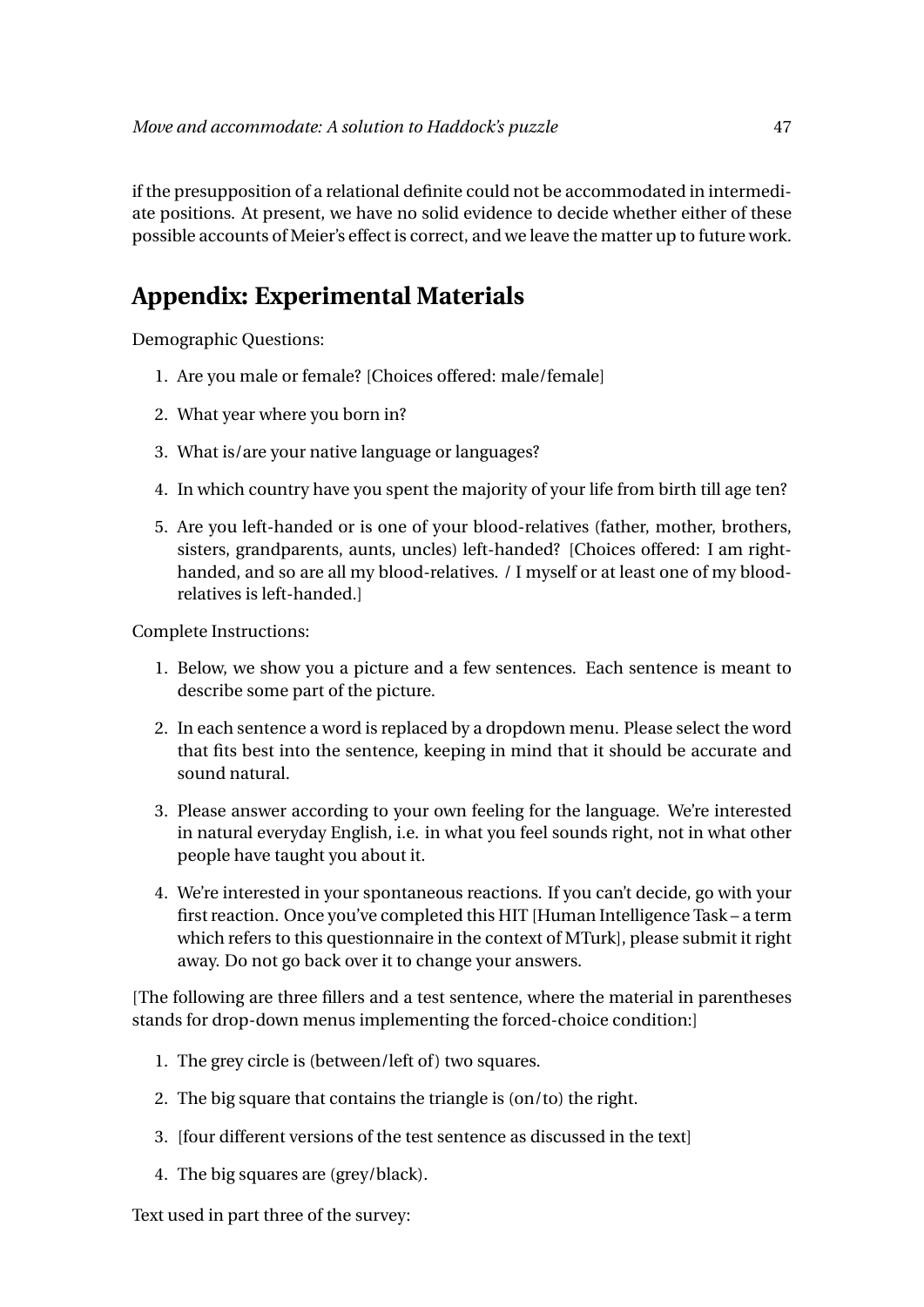- 1. OK, you're almost done. We're very interested in any comments on this HIT you might have. Please leave some comments for us:
- 2. Important: We will only accept one HIT per worker. Please do not submit additional HITs like this one, or you might not get paid for any of them.

# **References**

- Allwood, Jens, 1976. The complex NP constraint as a non-universal rule and some semantic factors influencing the acceptability of Swedish sentences which violate the CNPC. In Stillings, J. (ed.), *University of Massachusetts Occasional Papers in Linguistics II*. Amherst, MA.
- Andersson, Lars-Gunnar, 1974. *Topicalization and relative clause formation*. Gothenburg Papers in Theoretical Linguistics 25.
- Barker, Chris, 2001. Integrity: a syntactic constraint on quantificational scoping. In Megerdoomian, K. and L. Bar-El (eds.), *Proceedings of WCCFL 20*, pp. 101–114. Somerville, MA: Cascadilla Press.
- Barwise, Jon and Robin Cooper, 1981. Generalized quantifiers and natural language. *Linguistics and Philosophy*, 4:159–219.
- Beaver, David I., 2001. *Presupposition and assertion in dynamic semantics*. Stanford, CA: CSLI.

———, 2004. Accommodating topics. In Kamp, Hans and Barbara H. Partee (eds.), *Context-dependence in the analysis of linguistic meaning*. Amsterdam, Netherlands: Elsevier.

- Berman, Steven R., 1991. *On the semantics and logical form of wh-clauses*. Ph.D. thesis, University of Massachusetts, Amherst, MA.
- Boeckx, Cedric, 2000. A note on contraction. *Linguistic Inquiry*, 31:357–366.
- Carlson, Gregory N. and Francis Jeffry Pelletier (eds.), 1995. *The generic book*. Chicago, IL: University of Chicago Press.

Cecchetto, Carlo, 2004. Explaining the locality conditions of QR: Consequences for the theory of phases. *Natural Language Semantics*, 12:345–397.

- Charlow, Simon, 2009. Can DP be a scope island? In *Proceedings of the Student Session of ESSLLI 2009*.
- Chemla, Emmanuel, 2009. An experimental approach to adverbial modification. In Sauerland, Uli and Kazuko Yatsushiro (eds.), *Semantics and Pragmatics: From Experiment to Theory*, pp. 249–263. Basingstoke, UK: Palgrave Macmillan.
- Chomsky, Noam and Howard Lasnik, 1977. Filters and control. *Linguistic Inquiry*, 8:425–504.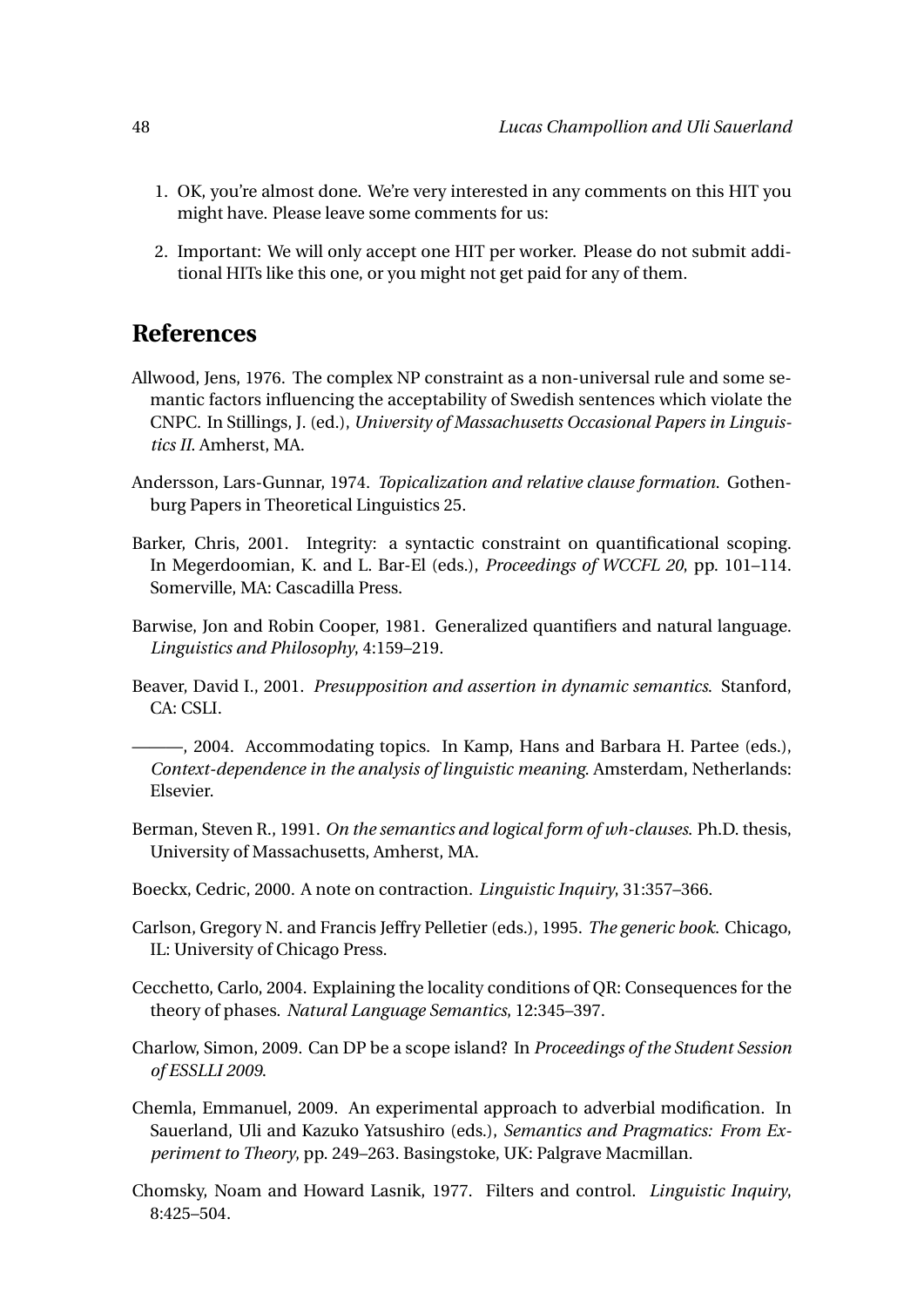- Christophersen, Paul, 1939. *The articles: A study of their theory and use in English*. Copenhagen, Denmark: Munksgaard.
- Dale, Robert and Nicholas J. Haddock, 1991. Generating referring expressions involving relations. In *Proceedings of the Fifth conference on European chapter of the Association for Computational Linguistics*, pp. 161–166. Association for Computational Linguistics.
- van Eijck, Jan, 1993. The dynamics of description. *Journal of Semantics*, 10:239–267.
- Engdahl, Elisabeth, 1997. Relative clause extractions in context. *Working Papers in Scandinavian Syntax*, 60:51–79.
- von Fintel, Kai, 1994. *Restrictions on quantifier domains*. Ph.D. thesis, University of Massachusetts, Amherst, MA.
- ———, 2006. What is presupposition accommodation, again? MIT Manuscript.
- Frederiksen, John R., 1981. Understanding anaphora: Rules used by readers in assigning pronominal referents. *Discourse Processes*, 4:343–347.
- Frege, Gottlob, 1892. Über Sinn und Bedeutung. *Zeitschrift für Philosophie und philosophische Kritik, NF 100*, pp. 25–50.
- Gabbay, Dov M. and J.M.E. Moravscik, 1974. Branching quantifiers, English and Montague Grammar. *Theoretical Linguistics*, 1:139–157.
- Gernsbacher, Morton Ann and David J. Hargreaves, 1988. Accessing sentence participants: The advantage of first mention. *Journal of Memory and Language*, 27:699– 717.
- Geurts, Bart, 1999. *Presuppositions and pronouns*, vol. 3 of *Current research in the semantics/pragmatics interface*. Amsterdam, Netherlands: Elsevier.
- Glanzberg, Michael, 2007. Definite descriptions and quantifier scope: Some Mates cases reconsidered. *European Journal of Philosophy*, 3:133–158.
- Groenendijk, Jeroen and Martin Stokhof, 1991. Dynamic predicate logic. *Linguistics and Philosophy*, 14:39–100.
- Haddock, Nicholas J., 1987. Incremental interpretation and combinatory categorial grammar. In *Proceedings of IJCAI-87*.
	- ———, 1988. *Incremental semantics and interactive syntactic processing*. Ph.D. thesis, University of Edinburgh, UK.
- Hawkins, John A., 1981. *Definiteness and indefiniteness: A study in reference and grammaticality prediction*. London, UK: Croom Helm.
- Heim, Irene, 1982. *The semantics of definite and indefinite noun phrases*. Ph.D. thesis, University of Massachusetts, Amherst, MA.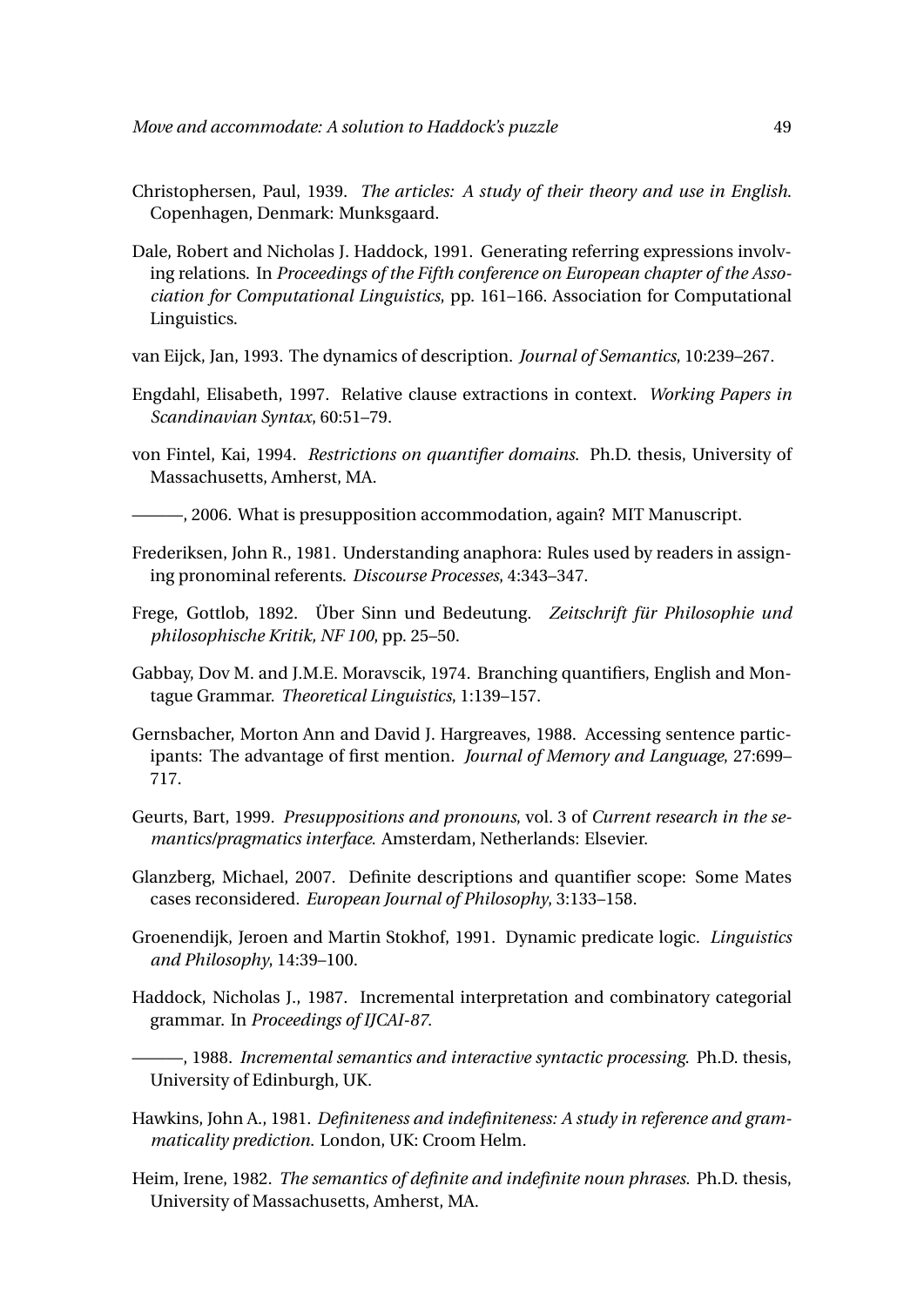- ———, 1991. Artikel und Definitheit. In von Stechow, Arnim and Dieter Wunderlich (eds.), *Semantik: Ein internationales Handbook der zeitgenössischen Forschung (Semantics: An international handbook of contemporary research)*, pp. 487–535. Berlin, Germany: de Gruyter.
- Heim, Irene and Angelika Kratzer, 1998. *Semantics in Generative Grammar*. Oxford, UK: Blackwell.
- Higginbotham, James, 2006. The simplest hard problem I know. In *Between 40 and 60 Puzzles for Krifka*. Berlin, Germany: Zentrum für allgemeine Sprachwissenschaft.
- Hilbert, David and Paul Bernays, 1939. *Grundlagen der Mathematik*. Berlin, Germany: Springer.
- Hulsey, Sarah and Uli Sauerland, 2006. Sorting out relative clauses. *Natural Language Semantics*, 10:111–137.
- Isac, Daniela, 2006. In defense of a quantificational account of definite DPs. *Linguistic Inquiry*, 37:275–288.
- Kaplan, David, 1972. What is Russell's theory of descriptions? In Pears, David (ed.), *Bertrand Russell*, pp. 227–244. New York, NY: Doubleday.
- Karttunen, Lauri and Stanley Peters, 1979. Conventional implicature. In Oh, C. and D. Dinneen (eds.), *Presupposition*, vol. 11 of *Syntax and Semantics*, pp. 1–56. New York, NY: Academic Press.
- Kehler, Andrew, 2002. *Coherence, reference, and the theory of grammar*. Stanford, CA: CSLI Publications.
- Kratzer, Angelika, 1989. Stage-level and individual-level predicates. In Bach, Emmon, Angelika Kratzer, and Barbara Partee (eds.), *Papers on Quantification*, pp. 147–221. Amherst, MA: GLSA, University of Massachusetts. Reprinted in Carlson and Pelletier (1995).
- Mann, William C. and Sandra A. Thompson, 1988. Rhetorical structure theory: Toward a functional theory of text organization. *Text*, 8:243–281.
- May, Robert, 1977. *The grammar of quantification*. Ph.D. thesis, Massachusetts Institute of Technology, Cambridge, MA.
- ———, 1985. *Logical form: Its structure and derivation*. Cambridge, MA: MIT Press.
- Meier, Cecile, 2003. Embedded definites. In van Rooy, Robert (ed.), *Proceedings of the Fourteenth Amsterdam Colloquium*, pp. 163–168. Amsterdam, Netherlands: ILLC / University of Amsterdam.
- Muskens, Reinhard, 1996. *Meaning and partiality*. Studies in Logic, Language and Information. Stanford, CA: CSLI Publications.

Neale, Stephen, 1990. *Descriptions*. MIT Press.